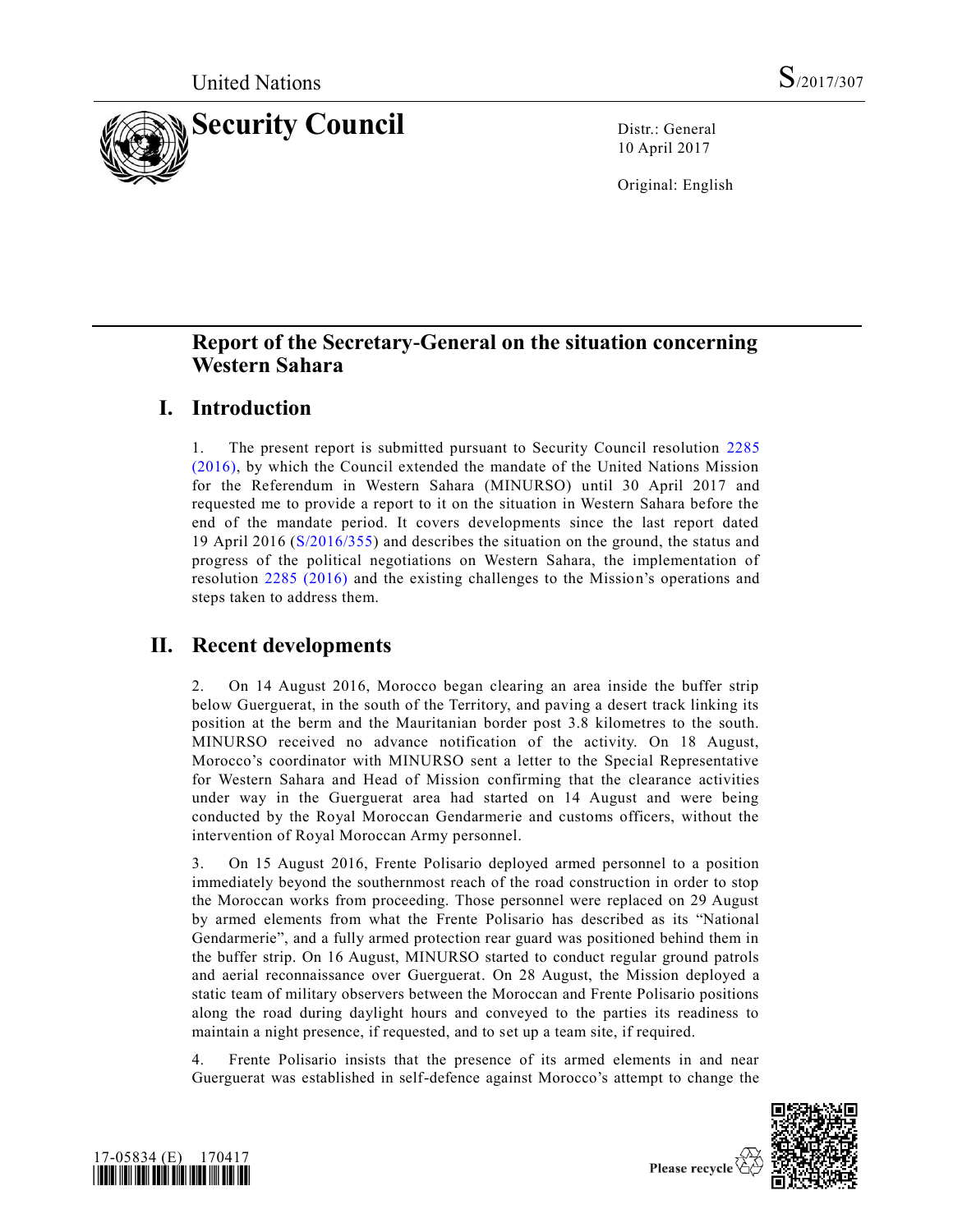status quo by paving the desert track and has argued repeatedly that the potentially explosive situation requires a solution beyond the "mere recording of violations" of military agreement No. 1. Frente Polisario further maintains that Morocco's activities in the buffer strip constitute a violation of military agreement No. 1, which, inter alia, prohibits the entry of military personnel or equipment by ground or air and the firing of weapons in or over the area, and of the 1991 ceasefire. The core of its argument is that, according to Moroccan law, the Royal Gendarmerie is an integral part of the Royal Moroccan Army and has military status. Frente Polisario also argues that, when the ceasefire came into effect in 1991, there was neither an opening in the berm nor civilian traffic between the berm and the Mauritanian border in Guerguerat, and that the current traffic therefore violates the status of the Territory and of the ceasefire, since it changes the status quo of the buffer strip.

5. In its communications with MINURSO and the Secretariat, Morocco has strongly objected to the accusations that it has violated military agreement No. 1, which does not prohibit civilian activities. It insists that its clearing and paving actions were an exclusively civilian operation undertaken by a civilian contractor and its Royal Gendarmerie and customs services to counter illicit activities and facilitate road transport between Morocco and Mauritania and beyond and that no Royal Moroccan Army personnel had crossed the berm. Morocco also insists that the presence of Frente Polisario inside the buffer strip, the hoisting of flags of the "Sahrawi Arab Democratic Republic", the erection of what it terms to be prohibited structures and the impediments to the transit of civilian vehicles are violations of military agreement No. 1 and an unacceptable challenge to the authority of the United Nations and MINURSO. It has repeatedly informed MINURSO and the Secretariat that it cannot be expected to refrain from reacting to the situation indefinitely.

6. On 25 August 2016, MINURSO wrote to both parties, urging them to refrain from conducting any activity inside the buffer strip. On 28 August, my predecessor released a statement calling on both parties to suspend any action that altered the status quo and appealing to them to withdraw all armed elements to prevent any further escalation. He also called on the parties to permit MINURSO to pursue discussions with them to reach a resolution, stressing the need to adhere to their obligations under the ceasefire agreement and to respect its letter and spirit.

7. In early September 2016, Moroccan engineers finished paving the road up to the position of the Royal Gendarmerie, which was approximately 120 metres from the position of the Frente Polisario "National Gendarmerie".

8. The Under-Secretary-General for Peacekeeping Operations visited Rabat, Laayoune and Rabouni, from 21 to 24 October 2016 and conducted an aerial reconnaissance flight over Guerguerat. He reiterated my predecessor's call for the full withdrawal of both sides and received assurances of their intention to avoid escalation and their commitment that neither side would provoke a return to hostilities.

9. In December 2016, Frente Polisario military forces were reported in the media to have reached the coastline along the Cape Nouadhibou peninsula south of Guerguerat, hoisting the flag of the "Sahrawi Arab Democratic Republic" in the presence of the Secretary-General of Frente Polisario. Although MINURSO did not detect any human presence on its repeated aerial reconnaissance flights along the peninsula, two flags were spotted. The Frente Polisario leadership also confirmed to MINURSO that a number of its elements had "reached the Atlantic coastline" but provided no further details.

10. Furthermore, Frente Polisario established additional positions staffed by military forces in the buffer strip along the protection rear guard. The personnel established several structures south of the Gendarmerie line, within a radius of 2 kilometres, consisting of small drywall constructions, some of which had roofs and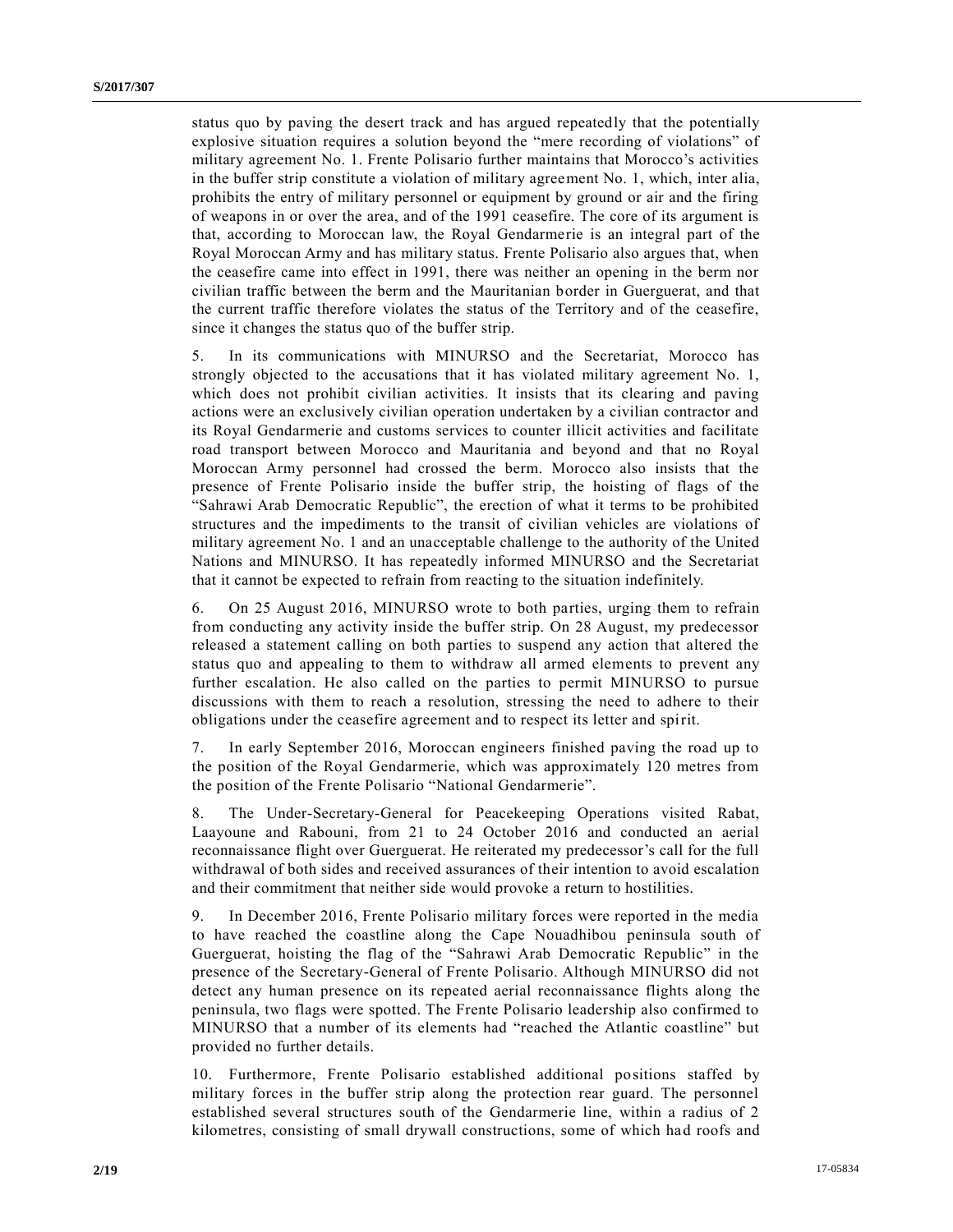were the height of a person. MINURSO observed tents, as well as flags or insignia of the "Sahrawi Arab Democratic Republic" in at least three of the locations. Morocco submitted numerous complaints to the Secretariat and MINURSO opposing these activities, describing them as "unacceptable provocations".

11. Tensions continued to rise until they reached a peak in mid-February 2017, when Frente Polisario started impeding the movement through Guerguerat of civilian and commercial vehicles displaying Moroccan insignia and maps showing Western Sahara to be part of Morocco, citing the latter, in particular, as a deliberate provocation. On several occasions, MINURSO observed damage to vehicles whose drivers had ignored the request by Frente Polisario units to stop at their position or who had stopped but were obliged to remove Moroccan insignia. Such damage included broken windows or scratches to paintwork caused by Frente Polisario elements during the removal of insignia. Morocco vigorously protested the se incidents, requesting MINURSO to intervene.

12. On 25 February 2017, I issued a statement strongly urging Morocco and Frente Polisario to unconditionally withdraw all armed elements from the buffer strip near Guerguerat, to adhere to the letter and spirit of their obligations under the ceasefire agreement and to refrain from obstructing regular commercial traffic. On 26 February, Morocco announced its unilateral withdrawal from the buffer strip so as "to immediately apply and respect the request made by the United Nations Secretary-General". Initially, Morocco indicated that removing the Royal Gendarmerie from the buffer strip would be contingent on the full withdrawal of the Frente Polisario presence, the removal of its constructions and the completion of the road to the Mauritanian border. The same day, Frente Polisario issued a statement sharing my concerns over the situation in Guerguerat, but arguing that the situation was not an isolated incident and that the crisis could therefore be overcome only by taking the "decolonization process" for Western Sahara into account, which would open the way to its withdrawal. Frente Polisario also placed conditions on its withdrawal from the buffer strip, including a full Moroccan withdrawal from the area, as well as demonstrable progress in the negotiating process and on broader issues, such as Morocco's respect for the status, privileges and immunities of MINURSO (see para. 58 below) and the Mission's return to full functionality.

13. All construction by Frente Polisario has now ceased, but the movement of vehicles with Moroccan insignia and maps continues to be impeded. Meanwhile, MINURSO has maintained its temporary presence in the area during daylight hours and stands ready to establish a longer-term presence, if required.

14. MINURSO was unable to return to full functionality within the 90-day time frame stipulated by the Security Council in its resolution [2285 \(2016\).](http://undocs.org/S/RES/2285(2016)) On 12 June 2016, an agreement was reached with the Government of Morocco on the return of 25 of the expelled international staff members, who were subsequently redeployed to the Mission. Numerous consultations have been undertaken with the Government of Morocco on the return of the remaining affected staff. In March 2017, the Secretariat initiated steps to address the status of those staff members who remained affected. Subsequently, on 4 and 5 April, the Permanent Representative of Morocco conveyed, in separate meetings, to my Under-Secretaries-General for Political Affairs and Peacekeeping Operations his authorities' readiness to accept the immediate return of all 17 MINURSO staff members who have been unable to return to their duty station since March 2016.

15. A mission support review was carried out in late 2016 to ensure that the MINURSO support structure enabled it to effectively implement its mandate. The review identified a number of ways to streamline the Mission's work processes, rationalize staffing levels and deliver services more efficiently.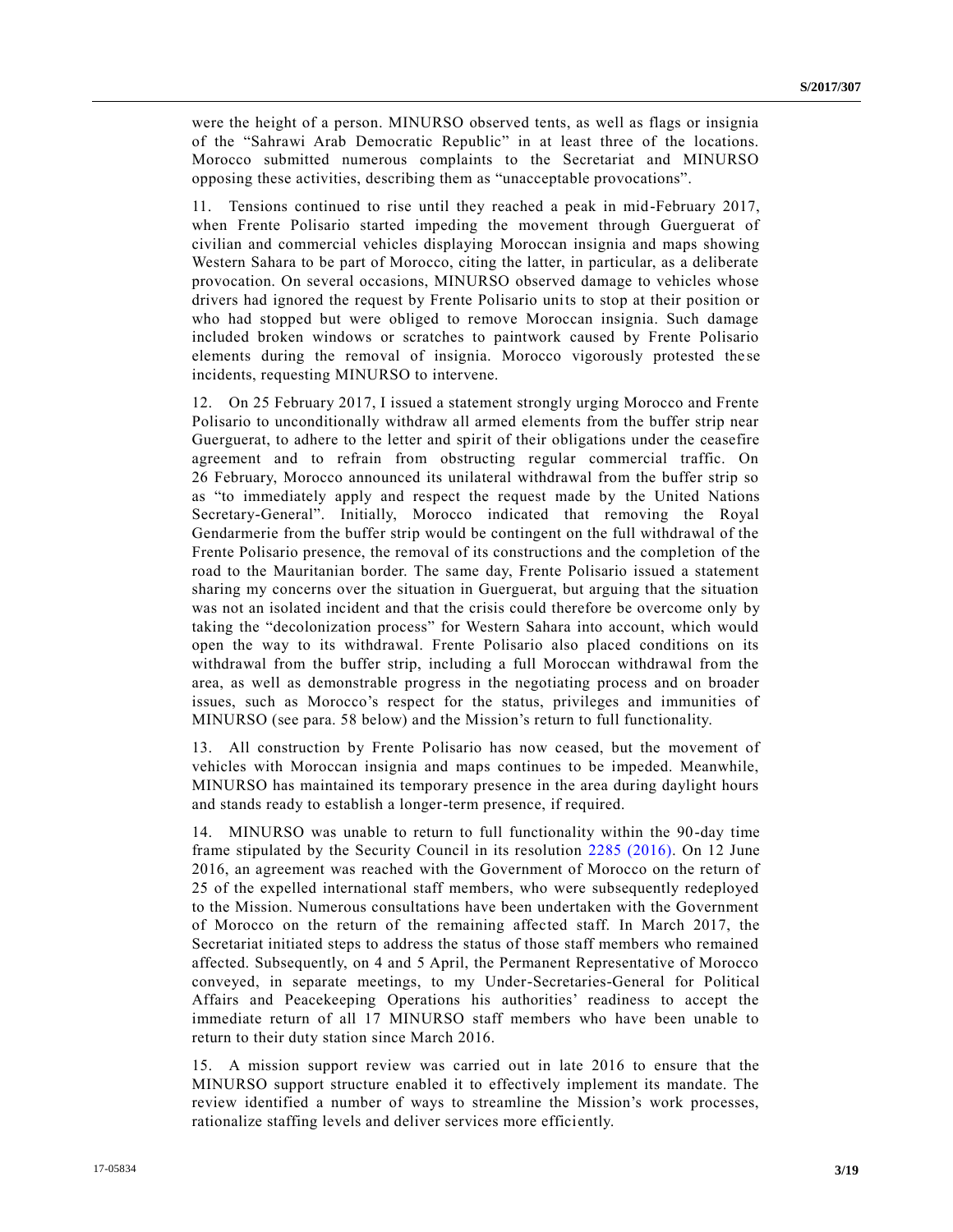16. Overall, the mission support review provided guidelines for critical actions to enhance the robustness and agility of the Mission's support component, including by restructuring support to include supply chain and service delivery and by moving certain non-location-specific posts to Entebbe, Uganda, and Brindisi, Italy.

17. In a military capability study, finalized in March 2017, it was noted that the Mission's security posture and capacity needed to be improved to better respond to the evolving security challenges. In particular, upgrading security infrastructure at team sites was identified as a priority, along with the augmentation of existing aviation capacity to ensure that the Mission was able to complete mandated observation tasks in areas of increased threat. The adoption of adjusted patrolling and support tasks was also noted as a positive step, although regular reviews were required to ensure mandate delivery and security. The lack of full functionality has been seen to impede the military activities of the Mission owing to the increased demands on military observers to perform support tasks.

18. On 7 October 2016, insofar as MINURSO could ascertain, legislative elections were held without incident in Morocco and in the part of Western Sahara under Moroccan control. In a letter to my predecessor dated 24 September 2016, the Secretary-General of Frente Polisario denounced Morocco's conduct of these elections in Western Sahara, calling them an "illegal and provocative act given its status as a Non-Self-Governing Territory".

19. On 6 November 2016, King Mohammed VI delivered an address to mark the forty-first anniversary of the Green March, focusing on Morocco's application to rejoin the African Union. Regarding Western Sahara, the King stated that Morocco's "southern provinces" were strong "thanks to their populations' commitment to their Moroccan nationality and to the nation's political system". The address also praised "the specific development model and projects launched in the region", and the potential for Western Sahara "to become an integrated development hub, at both the regional and continental levels, and a platform for economic cooperation between Morocco and Africa". He also indicated that "Morocco will remain open and ever ready to engage in constructive dialogue in order to find a final political settlement". Frente Polisario issued a statement strongly criticizing the substance of the King's speech, calling its delivery in Dakar a reflection of "its expansionist policy against neighbours" and "a deliberate offence against Africa and its continental organization".

20. In the refugee camps near Tindouf, Algeria, public life and social activities were conducted peacefully and in a relatively calm atmosphere.

21. On 31 May 2016, the Secretary-General of Frente Polisario, Mohammed Abdelaziz, passed away. Brahim Ghali was elected as his successor at an extraordinary congress, held on 8 and 9 July, following his nomination by the National Secretariat of Frente Polisario.

### **III. Political activities**

22. Both parties expressed criticism of certain elements of the previous report [\(S/2016/355\)](http://undocs.org/S/2016/355). In a letter to the Personal Envoy dated 23 April 2016, the representative of Frente Polisario in New York stated that "the Polisario is and will remain attached to the referendum on self-determination". In a letter to my predecessor dated 24 April 2016, the Permanent Representative of Morocco criticized the report as unbalanced in its presentation of the facts and the positions of the various stakeholders.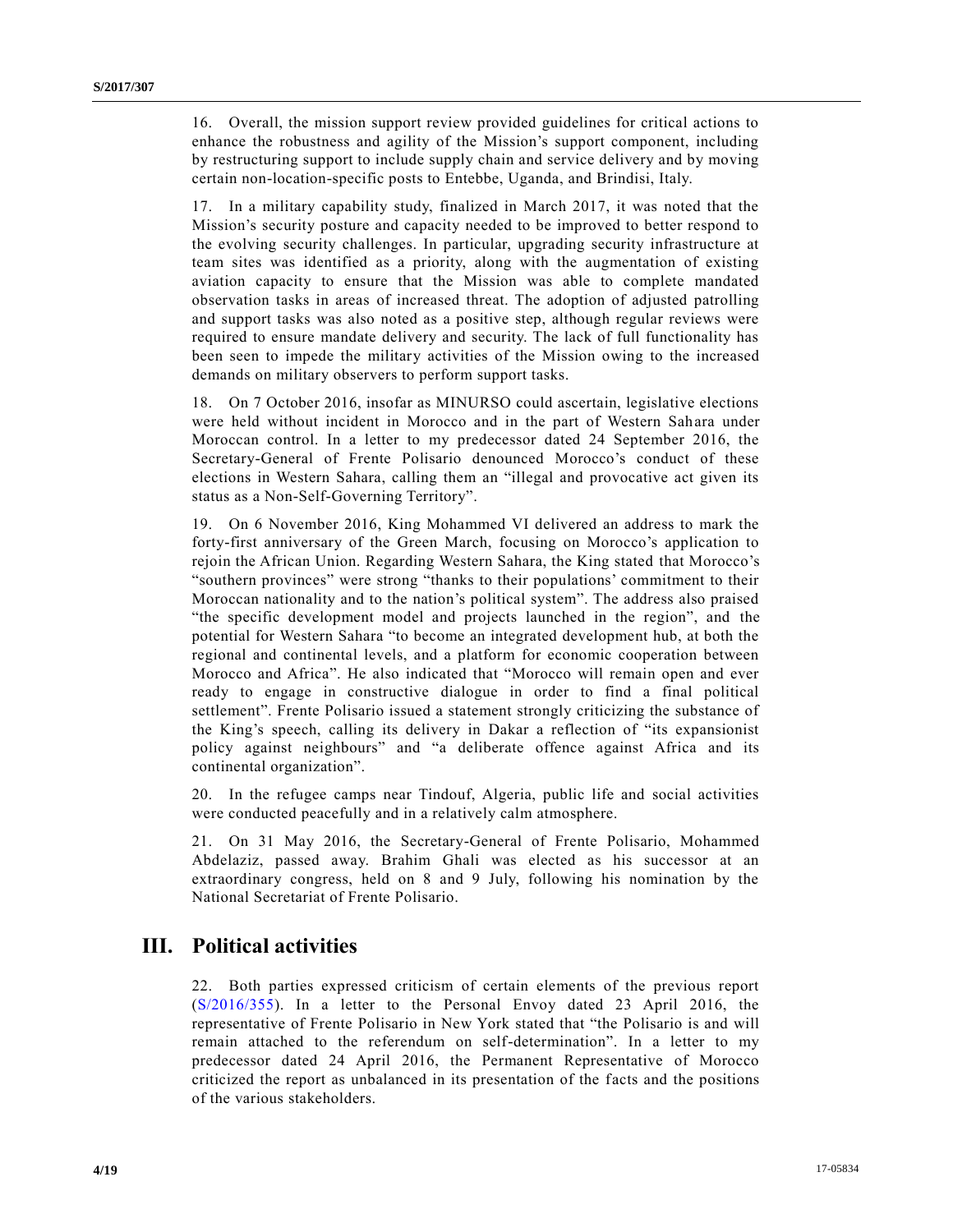23. In June 2016, the Personal Envoy began to consult the parties and neighbouring States on a resumption of the negotiating process. Frente Polisario, Algeria and Mauritania were consistently encouraging, while Morocco noted that more time was needed before the atmosphere would be conducive to a resumption of talks.

24. In a letter dated 29 July 2016 addressed to both parties and both neighbouring States, the Personal Envoy formalized his request and indicated his desire to visit the region before the seventy-first session of the General Assembly to review recent developments and their implications, as well as the regional situation. Frente Polisario, Algeria and Mauritania responded that they stood ready to receive him at any time. Morocco replied positively, in principle, but deferred providing a concrete response. On 2 September, the Permanent Representative of Morocco informed the Personal Envoy that Morocco preferred to receive him after the new Government had formed, following the legislative elections on 7 October.

25. On the margins of the opening of the seventieth session of the General Assembly, the Personal Envoy consulted with a wide range of European, African and Latin American representatives, all of whom had expressed strong but general support for the negotiating process. He also met with senior representatives of both parties and both neighbouring States.

26. The then Minister-Delegate to the Minister of Foreign Affairs and Cooperation of Morocco, Nasser Bourita, reiterated that his country "remains a defender of, and engaged in, the negotiating process, to which it is committed on the basis of its autonomy initiative". He noted that, for Morocco, the conflict is a regional dispute with Algeria. He also indicated that the Personal Envoy would be welcome to visit Morocco after the new Government had formed and ideally after the conclusion of the twenty-second session of the Conference of the Parties to the United Nations Framework Convention on Climate Change in Marrakech, Morocco, from 7 to 18 November 2016. A member of the National Secretariat of Frente Polisario, Mohammed Salem Ould Salek, expressed regret over the lack of progress in the negotiating process. He emphasized the eagerness of Frente Polisario for the process to resume and reiterated its readiness to receive the Personal Envoy. He also described the difficulty that Frente Polisario was facing in maintaining the commitment of Western Saharans to the 1991 ceasefire in the absence of any progress towards the referendum for which the ceasefire had been established.

27. The Minister of State and Minister of Foreign Affairs and International Cooperation of Algeria, Ramtane Lamamra, underscored the importance of reviving the negotiating process, welcomed the Personal Envoy's proposed visit and stressed that his country would play a positive role in support of the parties once the process was once again under way. The Minister of Foreign Affairs and Cooperation of Mauritania, Isselkou Ould Ahmed Izid Bih, also welcomed the Personal Envoy's visit and stressed his county's concern regarding the security situation in the region, including the worrisome developments in the Guerguerat region of Western Sahara, as well as the need to resolve the overall conflict in order to improve the living conditions of all of North Africa's populations through economic integration.

28. On 18 October 2016, the Personal Envoy briefed the Security Council, outlining the factors that had prevented progress to date in the negotiating process, including the failure of one or both of the parties to implement the Council's guidance. He encouraged Council members to press both parties to engage in a genuine process of preparing a fifth round of formal negotiations to be held without preconditions and in good faith.

29. On 15 November 2016, my predecessor met with King Mohammed VI on the margins of the twenty-second session of the Conference of the Parties and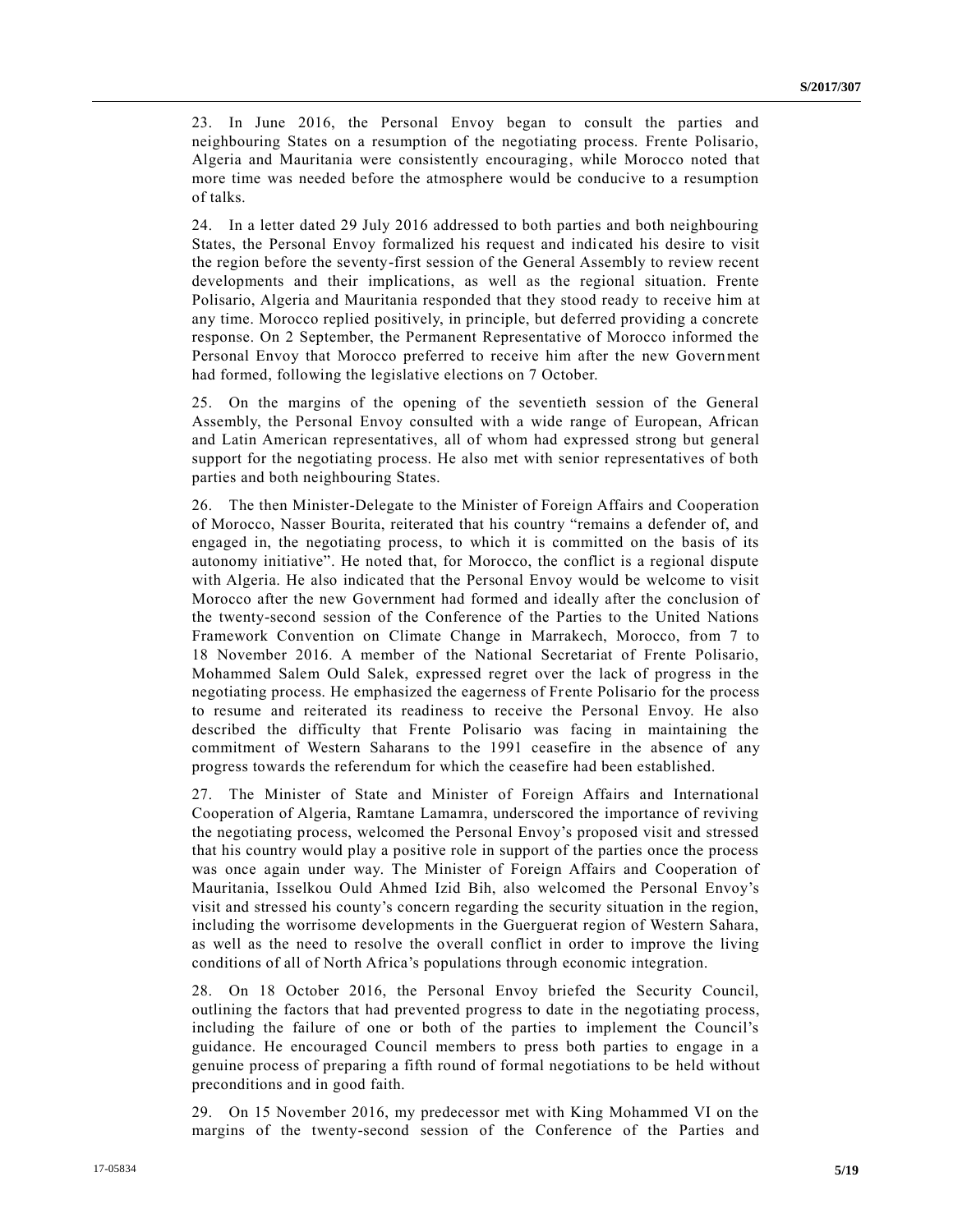underscored the importance of making progress in the Western Sahara negotiating process, as called for in the relevant Security Council resolutions. The King confirmed Morocco's intention to continue working towards a solution within the United Nations framework, but added that he could not meet with the Personal Envoy prior to his departure on an extended trip through Africa. A senior member of the Secretariat was told in a subsequent meeting that Morocco would no longer receive the Personal Envoy because of his alleged bias in favour of Frente Polisario and Algeria.

30. In response to an invitation from the Government of France, the Personal Envoy visited Paris from 21 to 23 November 2016 to exchange views on the stalemate in the negotiating process and the tense situation in Guerguerat. His interlocutors expressed continued support for United Nations efforts, heightened interest in working to revive the negotiating process and a readiness for further dialogue on how best to proceed in the light of seven years of deadlock.

31. The Personal Envoy sent me a letter dated 23 January 2017 tendering his resignation effective on a date of my choosing. On 24 January, I received a Moroccan emissary who transmitted the King's readiness to work with me seeking a resolution of the Western Sahara dispute and who confirmed that Moroc co would no longer receive the Personal Envoy.

32. On 29 January 2017, I met with the Prime Minister of Algeria Abdelmalek Sellal, the Minister of State and Minister of Foreign Affairs and International Cooperation, Ramtane Lamamra, and the Minister of Maghreb Affairs, the African Union and the Arab League, Abdelkader Messahel, on the margins of the African Union summit in Addis Ababa. We discussed the situation in Guerguerat as well as the need to resume the negotiating process on Western Sahara. I expressed my understanding of the complexity of the situation and my desire to maintain a frank dialogue with Algeria as I strive to relaunch the negotiating process. The Prime Minister reaffirmed the readiness of Algeria to continue working with the United Nations.

33. On 17 March 2017, I received the Secretary-General of Frente Polisario for an introductory meeting that permitted him and his delegation to detail the position of Frente Polisario on the entire range of issues pertaining to Western Sahara and to set forth its expectations of the Secretariat and the Security Council. I expressed my concern over the situation in Guerguerat and my disappointment that Frente Polisario had not yet withdrawn from the buffer strip in response to my appeal of 25 February. I confirmed my earnest intention to work to relaunch negotiation efforts with a new dynamic and a new spirit, but insisted that I needed the parties' help in creating an environment conducive to negotiations, in particular by bringing the tensions in the Guerguerat area to an end.

## **IV. Activities of MINURSO**

#### **A. Operational activities**

34. As at 15 March 2017, the military component of MINURSO consisted of 244 personnel, 11 of whom were female, against the authorized strength of 246. The military component remains deployed at nine team sites and a liaison office in Tindouf.

35. From 1 April 2016 to 15 March 2017, MINURSO conducted 7,560 ground patrols covering 10,32,165 kilometres, 427 aerial patrols and visited units of the Royal Moroccan Army and the military forces of Frente Polisario to monitor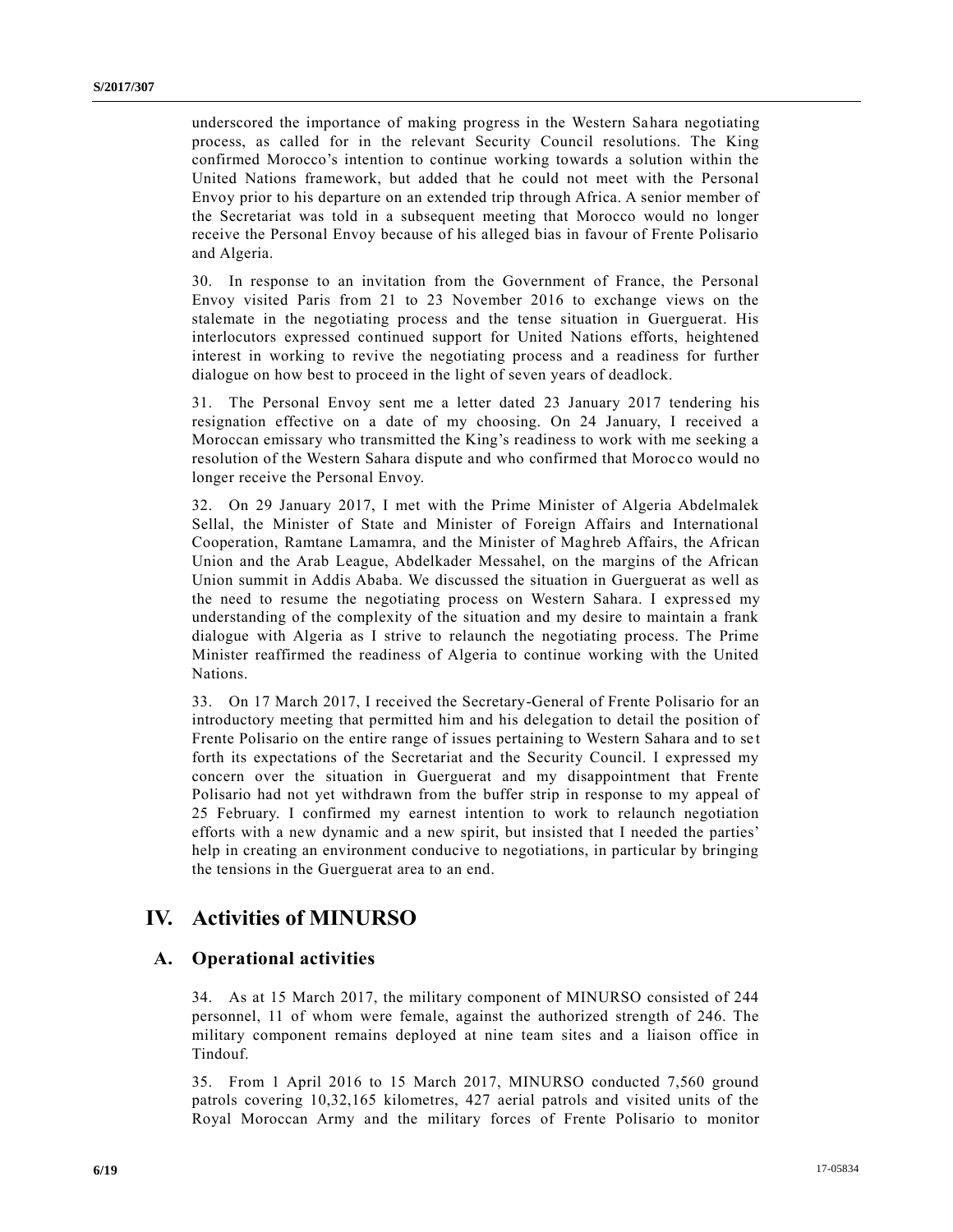adherence to the military agreements. Beginning in August 2016, 70 special aerial patrols were conducted over Guerguerat and along the Cape Nouadhibou peninsula to monitor developments. West of the berm, MINURSO military observers regularly visited 589 units, 38 training areas and 316 observation posts of the Royal Moroccan Army and monitored 399 notified operational activities. East of the berm, the military observers regularly visited 79 units, 11 training areas and 39 observation posts of the Frente Polisario military forces and monitored four notified operational activities. The Royal Moroccan Army complained three times to MINURSO that supporters of Frente Polisario had held demonstrations near the berm, denouncing them as provocations. MINURSO monitored the demonstrations from a distance and did not observe the presence of Frente Polisario military forces among the demonstrators. Local cooperation with the Mission's team site commanders has been maintained at a generally satisfactory level by both parties.

36. West of the berm, MINURSO recorded four general violations by the Royal Moroccan Army, in addition to the nine long-standing violations indicated in the report on the situation concerning Western Sahara dated 10 April 2015 [\(S/2015/246,](http://undocs.org/S/2015/246) para. 25). The general violations concerned tactical reinforcements at two strong points and one observation post, as well as the failure to notify MINURSO of troop movements on one occasion. MINURSO also recorded a violation by the Royal Moroccan Army in relation to a shooting incident that took place in the buffer strip near Mijek on 27 February 2016, leading to one civilian casualty, the review of which was not completed in time for the previous report  $(S/2016/355, \text{ para. } 6)$  $(S/2016/355, \text{ para. } 6)$ . The Royal Moroccan Army's second line of defence, 15 kilometres from the berm, which remained operational [\(S/2016/355,](http://undocs.org/S/2016/355) para. 34), has constituted a major longstanding violation since September 2008. In response to notifications sent by the Mission with regard to those long-standing violations, the Royal Moroccan Army stated that they were "operational necessities" stemming from a changed environment and the need to fight terrorism, smuggling and other illicit activities and that they were unrelated to the ceasefire agreement. It further stated the need to replace 18 inoperable artillery pieces.

37. East of the berm, MINURSO observed and recorded eight general violations: the entry of Frente Polisario military forces into the buffer strip on two occasions; the temporary establishment of an observation post inside the buffer strip near Bir Lahlou; the holding of a military exercise by Frente Polisario without notifying MINURSO on two occasions; the relocation of accommodation of one company of Frente Polisario armed forces; and two freedom-of-movement violations. These violations were in addition to the three long-standing violations indicated in previous reports.

38. MINURSO is reviewing the activities of both parties in the Guerguerat area in the light of possible violations of military agreement No. 1 or of the spirit of the 1991 ceasefire agreement.

39. Since security concerns precluded the Mission's ground patrols in the buffer strip and along the Cape Nouadhibou peninsula between 15 August 2016 and 15 March 2017, 74 reconnaissance flights were conducted, placing a considerable strain on the Mission's limited air assets. Between 29 August 2016 and 26 February 2017, MINURSO maintained a presence between the Moroccan and Frente Polisario elements during daylight hours. That presence was subsequently extended to monitor the activities of the Frente Polisario "National Gendarmerie" after the withdrawal of Moroccan forces on 26 February 2017. Safety concerns required personnel to withdraw overnight to the town of Dakhmar.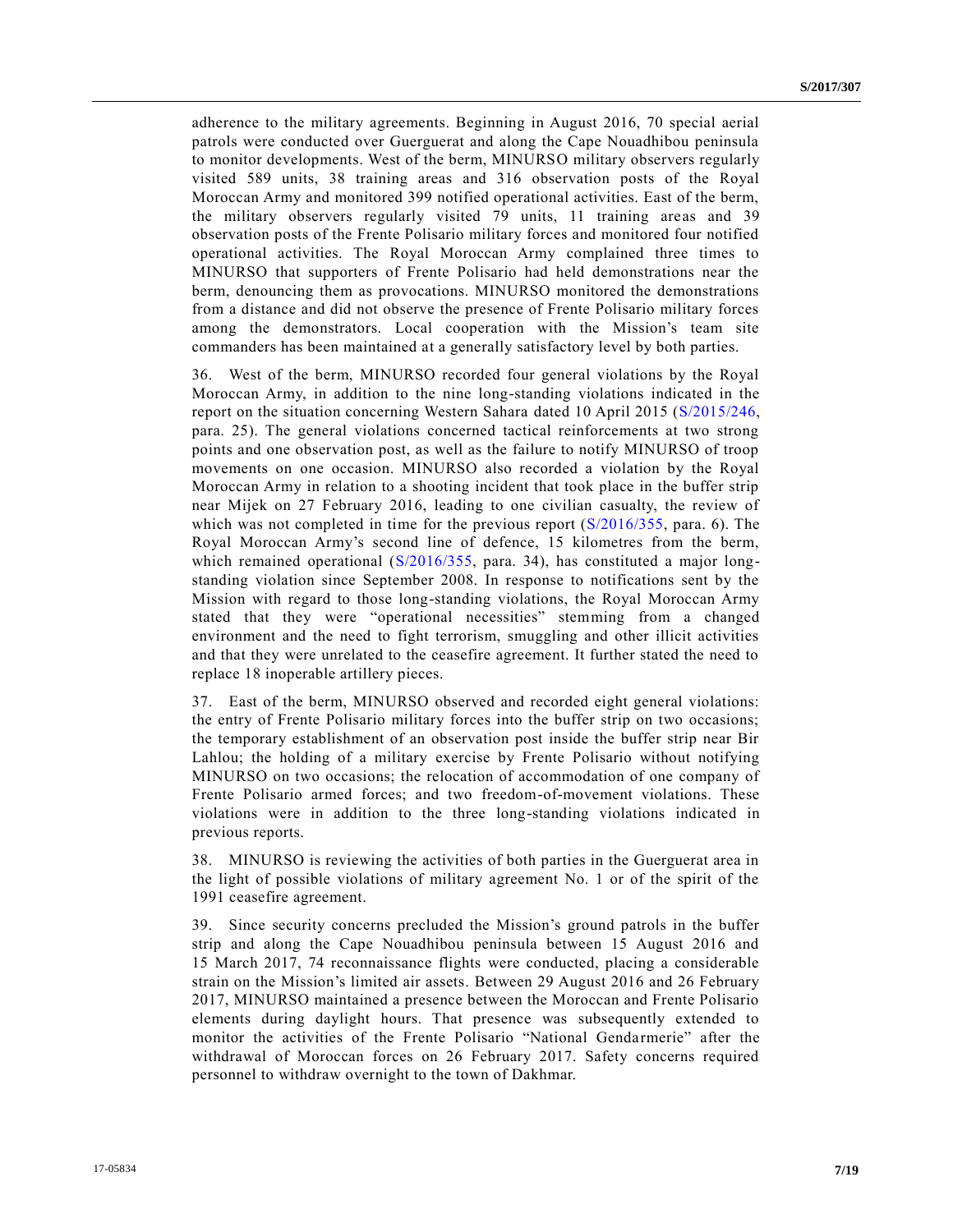### **B. Mine action**

40. Landmines and explosive remnants of war continued to pose a threat to the Mission's ceasefire monitoring efforts. As of 15 March 2017, 50 cluster bomb strike areas and 36 minefields remained east of the berm. Morocco's expulsion of the Mission's mine action international staff from Laayoune in March 2016 resulted in the suspension of demining operations east of the berm from 20 March to 15 September 2016, when the MINURSO Mine Action Coordination Centre resumed its operations from Tindouf, where it had been relocated.

41. In support of the Mission's ceasefire monitoring, the Mine Action Coordination Centre conducted clearance of landmines and explosive remnants of war, route verification east of the berm and landmine safety training to incoming MINURSO staff. During the reporting period,  $1,856,569$  m<sup>2</sup> of land were released and 900 explosive hazards, including 678 cluster sub-munitions, 189 unexploded ordnance items and 17 anti-tank mines, were destroyed. The Coordination Centre cleared 19 cluster strike areas of medium to high priority and verified 65 km of patrol routes to facilitate MINURSO patrols to the east of the berm.

42. The Royal Moroccan Army reported the clearance of more than  $217,980,000$  m<sup>2</sup> of land to the west of the berm and the destruction of 949 items.

### **C. Security**

43. The security environment in the Mission's area of responsibility remains vulnerable to the potential for regional instability. Primary responsibility for ensuring the safety and security of United Nations personnel, assets and resources rests with Morocco, Frente Polisario and Algeria (in and around Tindouf), which continue to cooperate on security matters.

44. My Special Representative continued to engage with her Moroccan, Frente Polisario and Algerian counterparts to address the changing security environment. The Moroccan authorities continued a constructive discussion with MINURSO on enhancing their protective measures for the United Nations west of the berm. Frente Polisario regularly updated the Mission on possible threats and suggested further protection measures east of the berm and in the refugee camps. The Royal Moroccan Army and Frente Polisario responded positively to the requests by MINURSO to augment their protection of its team sites [\(S/2016/355,](http://undocs.org/S/2016/355) para. 46). MINURSO has also increased its alertness and situational awareness, although its security section has been affected by limitations to its full functionality.

45. On 23 November 2016, MINURSO received information from a Member State that a terrorist group affiliated with Islamic State in Iraq and the Levant (ISIL) had identified MINURSO team sites east of the berm as targets. The group had published a video on 5 May 2016 calling for attacks against MINURSO and Morocco and is also believed to have been involved in the kidnapping of three international humanitarian workers from Rabouni, near Tindouf on 23 October 2011 (see [S/2012/197,](http://undocs.org/S/2012/197) para. 51). MINURSO therefore increased security measures around the team sites east of the berm and for MINURSO personnel movements. Frente Polisario officials confirmed the threat and reiterated their commitment to provide protection for the MINURSO static team site installations east of the berm. However, on several occasions, Frente Polisario warned that it was unable to guarantee the secure movement of the Mission's patrols or supply convoys unless they were protected by Frente Polisario mobile armed escorts.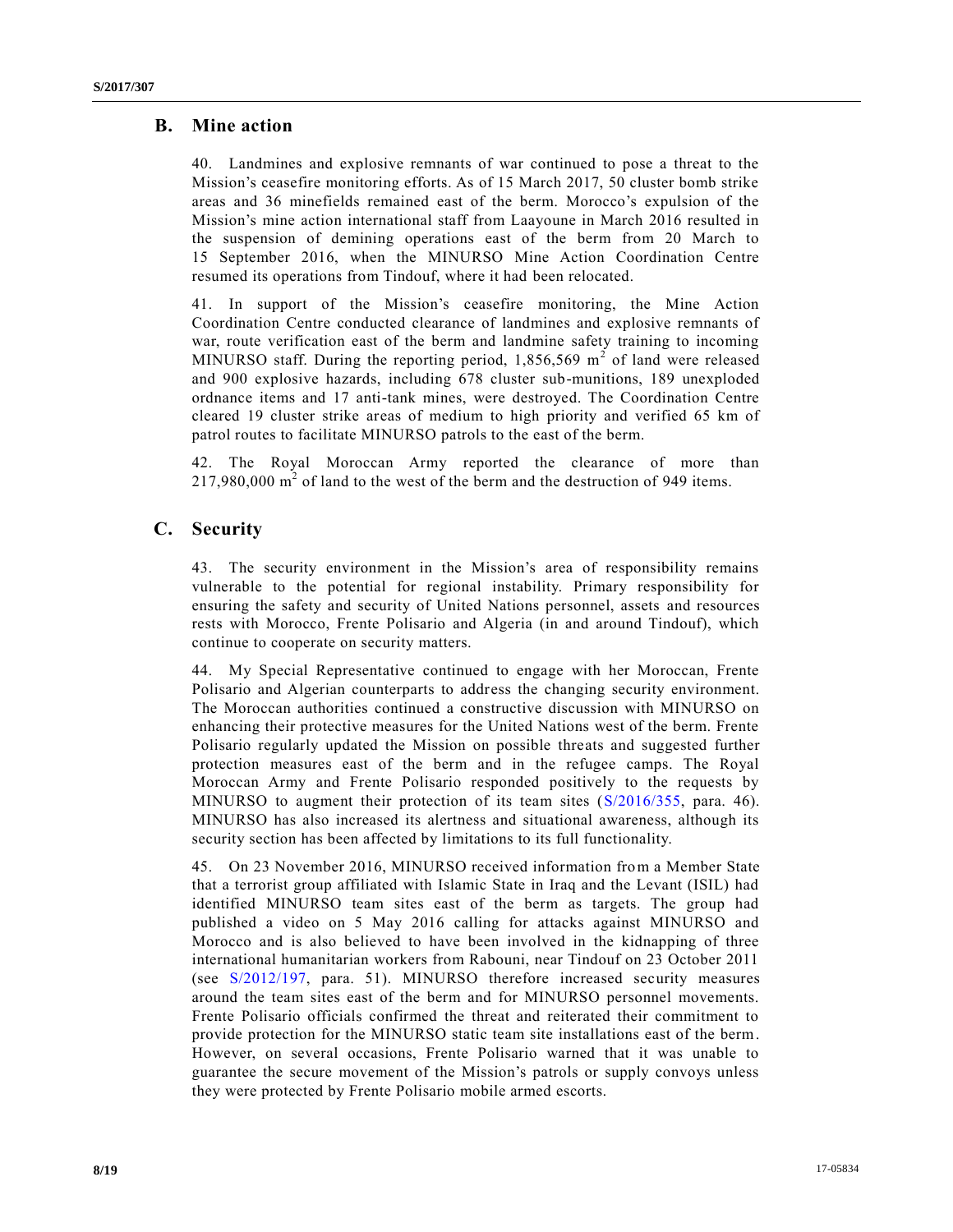46. In response to the warnings, the Department of Safety and Security conducted security assessments focusing on activities east of the berm, in Tindouf and in the refugee camps, based on which the existing restriction on all night-time movements of United Nations staff in Tindouf and the refugee camps was extended, distance limitations were placed on ground patrols east of the berm and remote areas with limited Frente Polisario presence were avoided. Possible risk-mitigating measures continue to be assessed, and MINURSO is adjusting its processes on an ongoing basis.

47. Observation coverage has been augmented by aerial patrols to observe areas inaccessible to ground patrols, while the logistics supply chain has been reviewed to minimize non-critical movements. Supplies delivered by road have been limited to lifeline items, including bulk water and fuel, as well as assets requiring ground transportation. All other supplies are being delivered by air. In view of that situation and the increased need for aerial reconnaissance in Guerguerat, the limited air assets of MINURSO have been under strain, prompting the Mission to request an additional helicopter, which would substantially increase its capacity to conduct aerial reconnaissance, meet logistics demands and carry out casualty or medical evacuations.

48. MINURSO has also reviewed the static security installations at team sites east of the berm, which had not been overhauled for some time, and has prepared plans for upgrading security facilities to address the evolving threat. Concurrently, a ll MINURSO personnel were instructed to apply extreme caution and vigilance during movements east of the berm and around Tindouf.

49. The above measures do not offer permanent solutions to ensuring the most secure environment possible for the Mission's civilian and military personnel in extremely exposed and remote locations. While the acquisition of an additional helicopter to enhance reconnaissance capacities would certainly alleviate the impact of the above-mentioned reduced patrol regime, more sustainable solutions will need to be found.

#### **D. Substantive civilian activities**

50. Only 25 of the Mission's international staff were redeployed to Laayoune in mid-July 2016 as part of an agreement with the Government of Morocco on restoring MINURSO to full functionality.

51. Despite the significantly reduced international staff capacity of the Mission and the onset of the crisis in Guerguerat, my Special Representative has endeavoured to maintain sustained contact with the parties, primarily through their respective coordination offices.

52. West of the berm, and despite the Security Council's repeated calls for access to all interlocutors, the Mission's access to local interlocutors was essentially limited to the Moroccan coordination office for civilian staff and representatives of the Royal Moroccan Army for the military component. The access enjoyed previously to other local interlocutors [\(S/2014/258,](http://undocs.org/S/2014/258) para. 47) has yet to be restored. The Mission continued to receive regular visits by representatives of embassies in Rabat.

53. East of the berm and in the refugee camps near Tindouf, MINURSO maintained access to representatives of Frente Polisario and refugees, as well as with local and international civil society organizations. Primarily through its leadership and its liaison office in Tindouf, the Mission maintained constructive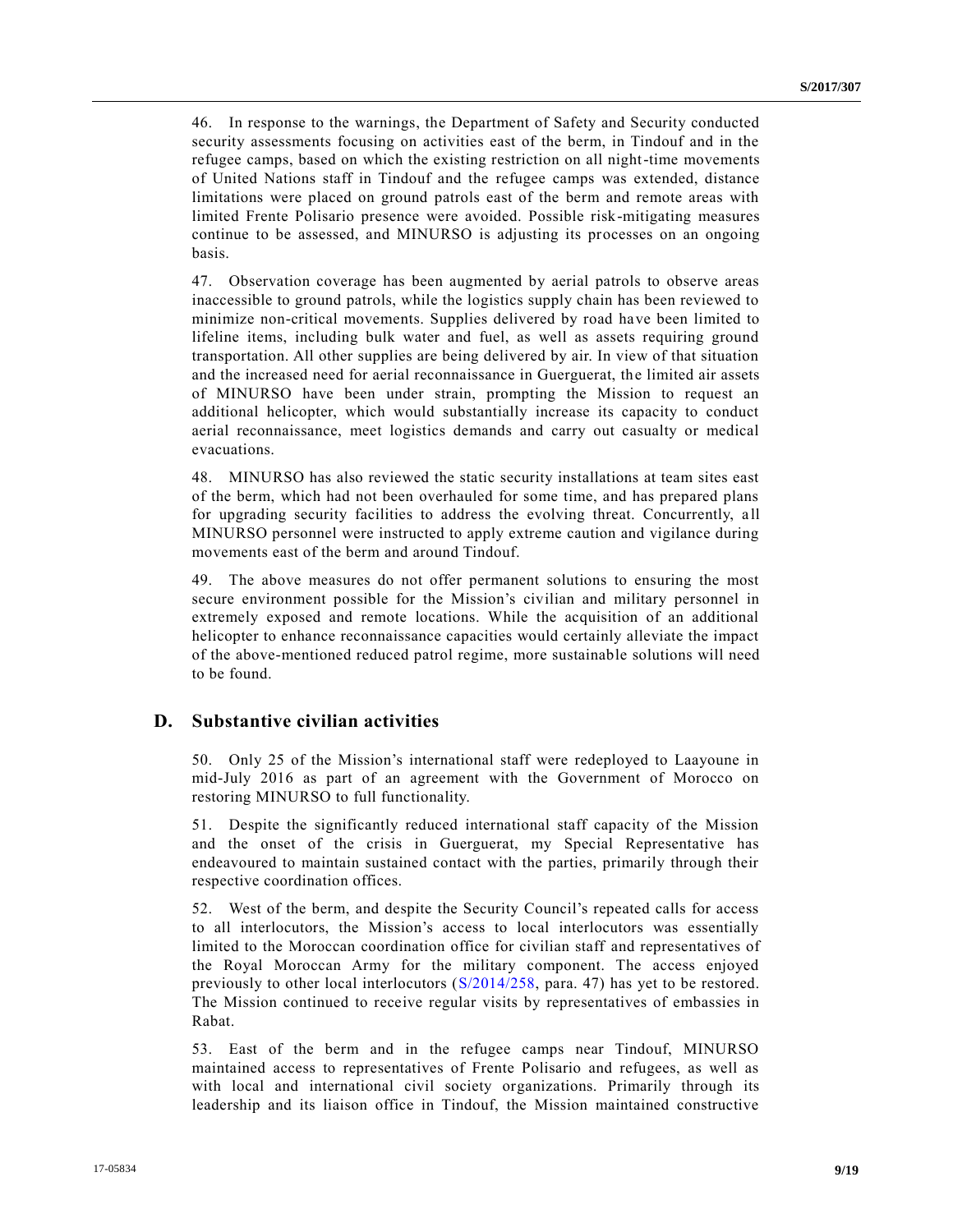cooperation with Frente Polisario on operational and other matters related to the implementation of its mandate.

54. The significant increase in tensions stemming from the situation in Guerguerat has, however, led to increased criticism of MINURSO and the United Nations by both parties for their perceived inability to resolve the stalemate.

#### **E. Challenges to the operations of the Mission**

55. As noted in previous reports, the parties have significantly divergent interpretations of the Mission's mandate. In Morocco's view, the role of MINURSO is limited to monitoring the ceasefire, supporting demining and assisting the Office of the United Nations High Commissioner for Refugees (UNHCR) with confidence building measures in the event that such activities resume after their interruption in July 2014; it does not encompass contact with civil society or other civilian actors. In contrast, in the view of Frente Polisario, organizing a referendum on selfdetermination remains the central element of the Mission's mandate, with ceasefire monitoring and other activities subordinate or instrumental to that aim. In fact, it has become clear that some aspects of the implementation of the mandate remain subject to the agreement of the parties. In addition, the ability to perform all standard peacekeeping functions, including independent reporting on developments in and related to Western Sahara, remains key to an effective response to the expectations and requests of the Security Council.

56. West of the berm, the Mission's previous contact with the regional offices of the Moroccan National Human Rights Council in Laayoune and Dakhla, sporadic contact with locally elected officials and tribal sheikhs and occasional travel by the Mission's political affairs officers to Smara and Dakhla for consultations with local authorities helped the Mission obtain a broad and impartial understanding of the situation for the purposes of reporting to the Secretariat and the Security Council. However, even these limited contacts have been restricted since March 2016. A military liaison office in Dakhla was closed at the request of Morocco in April 2016. Furthermore, the agreement in principle reached with the Government of Morocco in 2015 on the use of United Nations number plates on MINURSO vehicles west of the berm has yet to be implemented, and the situation described previously persists [\(S/2016/355,](http://undocs.org/S/2016/355) para. 49).

57. Safety considerations, including the presence of explosive remnants of war, bar the Mission's military observers from ground movements around Guerguerat. Mine clearance in the buffer strip is not foreseen in the relevant agreements with the parties, considerably limiting the ability of MINURSO military observers to patrol and verify developments. These verifications have to be conducted using the Mission's limited air assets. Furthermore, the team assigned to monitor developments in Guerguerat had to be re-assigned from other team sites, further straining ceasefire monitoring operations elsewhere. Since the beginning of the crisis in Guerguerat, the parties have also raised an increasing number of allegations, requiring the Mission's military observers to conduct verification exercises in each instance.

58. In a letter dated 13 November 2016, the Secretary-General of Frente Polisario, Brahim Ghali, complained about Morocco's continued practice of affixing stamps on the passports of MINURSO staff members in Western Sahara and requiring that United Nations vehicles bear Moroccan licence plates. He made reference to the separate letters that the Under-Secretary-General for Legal Affairs and United Nations Legal Counsel had sent to the Government of Morocco and to the Secretary-General of Frente Polisario, calling upon them to respect the status,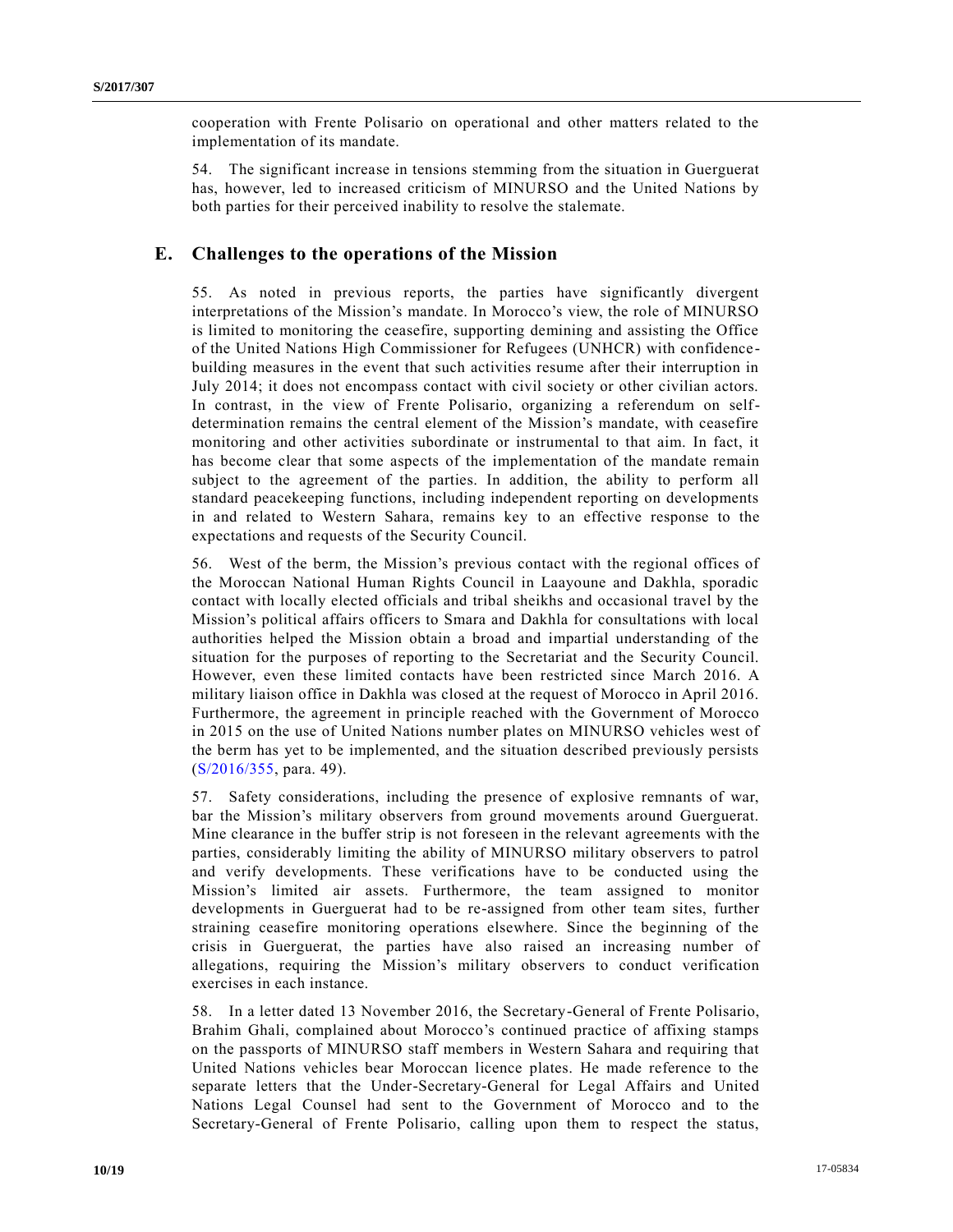privileges and immunities of MINURSO in that regard [\(S/2016/355,](http://undocs.org/S/2016/355) paras. 35-37). Mr. Ghali warned that, unless the United Nations is able to ensure Morocco's compliance with those provisions, Frente Polisario will not feel bound to adhere to them either. Potential measures may include imposing entry procedures east of the berm for MINURSO personnel [\(S/2016/355,](http://undocs.org/S/2016/355) para. 35).

59. In view of the potential disruptive implications of such measures, MINURSO established a logistics hub in Tifariti and permanently redeployed medical staff from the military medical unit. This will enable MINURSO to ensure continuity of operations at team sites east of the berm for 90 days if movement disruptions occur. While necessary, this has severely overstretched the Mission's medical and logistical capacity. To address that issue, MINURSO reiterates its request for 11 additional paramedics and three additional doctors for the military medical unit provided by Bangladesh.

### **V. Humanitarian activities and human rights**

#### **A. Persons unaccounted for in the conflict**

60. The International Committee of the Red Cross continued to act as a neutral intermediary between the parties, working with the families of individuals who are still unaccounted for in relation to past hostilities.

#### **B. Assistance to the protection of Western Saharan refugees**

61. UNHCR continued to provide international protection to Western Saharan refugees living in the five camps near Tindouf and, together with its partners, delivered life-saving assistance and livelihood activities, targeting young people in particular. This included multisectoral activities in the areas of protection, shelter, water and sanitation, health, nutrition, education, provision of non-food items and livelihoods. Pending the consideration of the registration of refugees in the camps near Tindouf, as requested by the Security Council in its resolution [2285 \(2016\),](http://undocs.org/S/RES/2285(2016)) the humanitarian assistance provided by UNHCR and the World Food Programme (WFP) continued to be based on a planning figure of 90,000 vulnerable refugees, with WFP providing an additional 35,000 food rations to persons with poor nutritional status, for a total of 125,000 monthly food rations.

62. Following the inter-agency emergency response to the heavy flooding in October 2015, UNHCR shifted to the second phase of the response, namely providing materials to rebuild damaged or destroyed homes, constructing homes for persons with specific needs and rehabilitating and constructing schools. Owing to insufficient funding, shelter rehabilitation activities targeted only the 2,000 most vulnerable families of the 17,841 families that were affected.

63. Operations continued to be affected by underfunding, despite high-level efforts to mobilize additional assistance. Following my predecessor's visit in March 2016, he called for more attention to the plight of refugees from Western Sahara, for increased funding to support them and for a meeting of donors to be held in Geneva. Donor briefings led by UNHCR were held in September and November 2016, in Algiers and Geneva, respectively. A joint appeal requesting \$135 million for humanitarian needs in 2016 and 2017 followed. As of the end of 2016, UNHCR had received funding for only 34 per cent of its annual requirements (\$29 million).

64. Owing to shortages in commodities, the WFP supply of food fluctuated and minimum requirements were not met over several months. UNHCR and WFP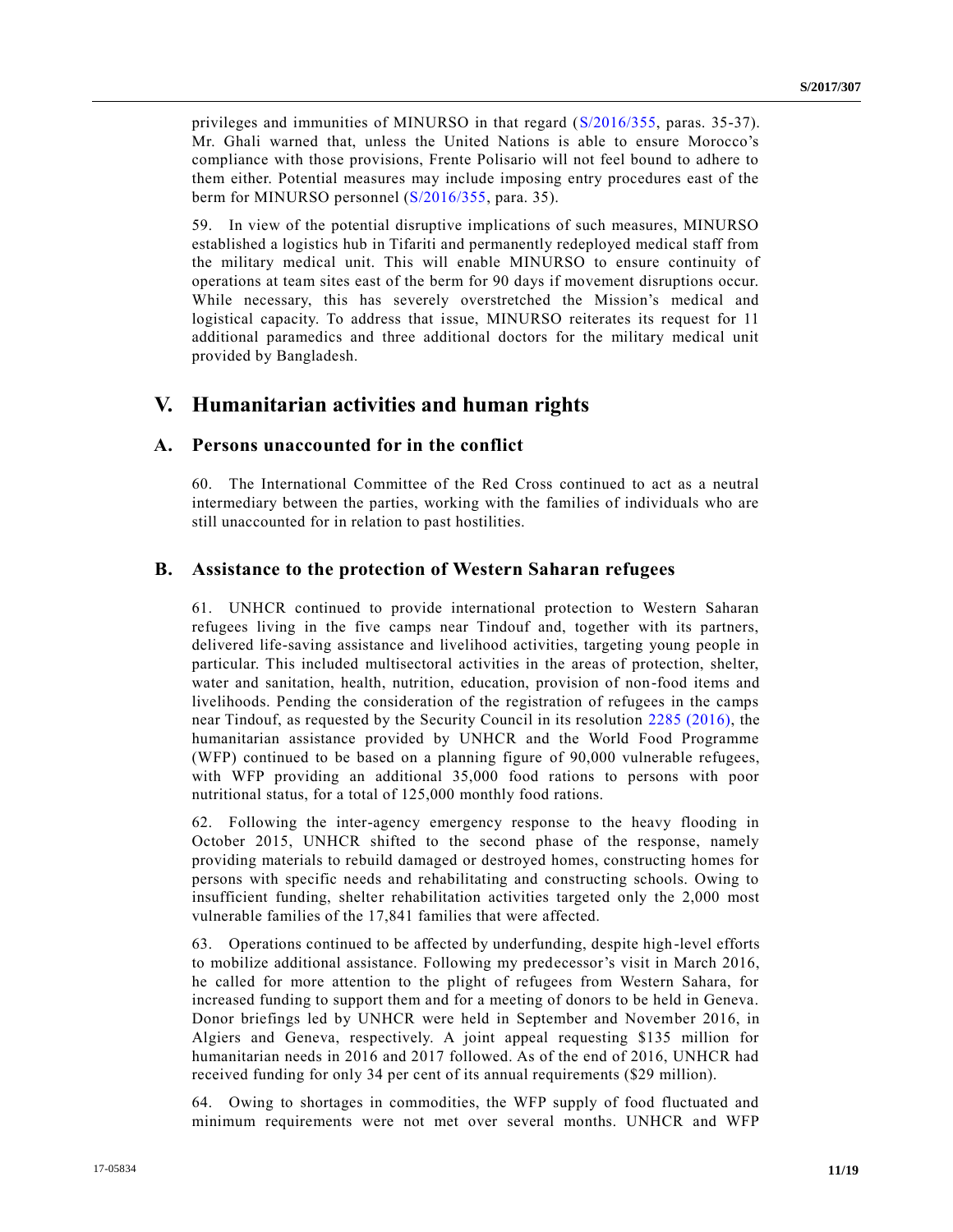conducted a joint nutrition and food security survey in the five camps, which indicated that rates of anaemia in women and children had significantly increased and that malnutrition in pregnant and lactating women had become a concern. UNHCR has been working, together with relevant service providers, on cases of sexual and gender-based violence to ensure that referral mechanisms and legal, medical and psychosocial support are available. A women's centre has been built to address individual cases with specific protection needs.

65. UNCHR is continuing to pursue its multi-year livelihoods strategy, focusing, in particular, on youth empowerment.

#### **C. Confidence-building measures**

66. The confidence-building measures programme stipulated in the plan of action of 2012 has been suspended since June 2014. While continuing its dialogue with the parties, UNHCR remains ready to facilitate the prompt resumption of the programme. With 12,114 registered individuals waiting to benefit from family visits, UNHCR remains committed to the programme's mandate and principles.

#### **D. Human rights**

67. Representatives of the Office of the United Nations High Commissioner for Human Rights (OHCHR) last visited Laayoune and Dakhla from 2 to 18 April 2015 and Tindouf from 29 July to 4 August 2015, and engaged with relevant interlocutors to plan a follow-up mission to Western Sahara once the new Government of Morocco was in place. In 2016, OHCHR had to rely on reports from various stakeholders, including the Government of Morocco, Frente Polisario, nongovernmental organizations working on human rights and international human rights mechanisms.

68. The special procedures of the Human Rights Council did not visit Western Sahara during the reporting period. The Government of Morocco has maintained its request that a follow-up visit to Western Sahara by the Special Rapporteur on torture and other cruel, inhuman or degrading treatment or punishment, originally scheduled for April 2015, be delayed.

69. In its concluding observations adopted on 2 November 2016 [\(CCPR/C/MAR/](http://undocs.org/CCPR/C/MAR/CO/6) [CO/6\)](http://undocs.org/CCPR/C/MAR/CO/6), the Human Rights Committee welcomed Morocco's efforts to combat torture and ill-treatment and noted a marked reduction in such practices since the issuance of its previous concluding observations in 2004 [\(CCPR/CO/82/MAR\)](http://undocs.org/CCPR/CO/82/MAR). The Committee nonetheless expressed concern about continued reports of torture and cruel, inhuman or degrading treatment perpetrated by agents of the State in Morocco and Western Sahara, particularly in the case of individuals suspected of terrorism or endangering State security or posing a threat to "the territorial integrity of the State", which Morocco defines as including Western Sahara.

70. According to various sources, the lack of accountability for these and other human rights violations against Western Saharans, as well as the persistent lack of any investigation into allegations of such violations, were major concerns during the reporting period. As of 27 February 2017, despite ongoing discussions, the Government of Morocco had not established or designated a national preventive mechanism for inspecting places of detention as envisaged by the Optional Protocol to the Convention against Torture. On 22 February 2017, the Subcommittee on Prevention of Torture announced that it intends to visit Morocco in 2017.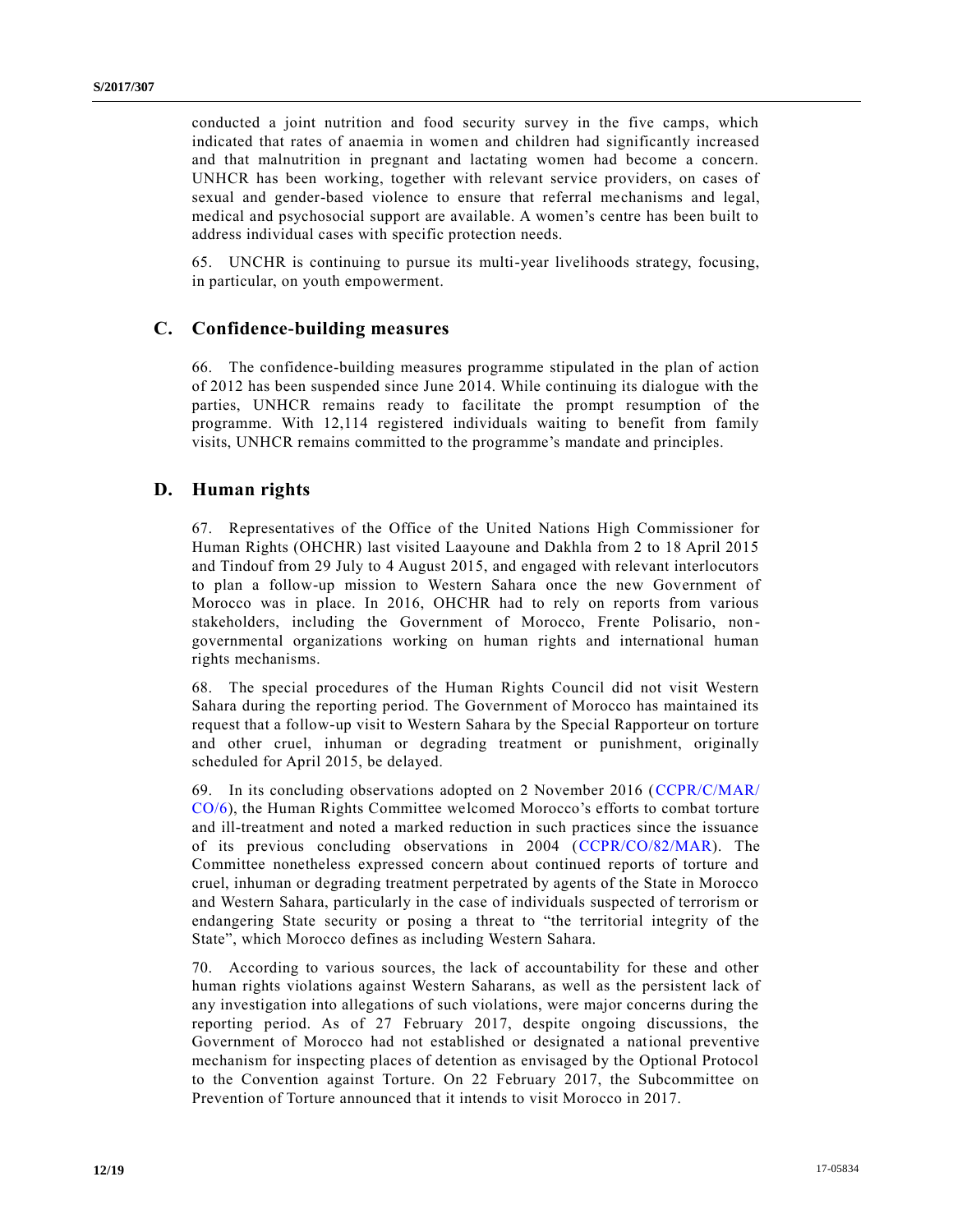71. Several Western Saharan human rights groups continued to experience difficulties in carrying out their activities, as the Government of Morocco continued to reject their registration and, therefore, their legal recognition. In that respect, the Moroccan National Human Rights Council received at least 10 complaints from local organizations.

72. Similarly, the alleged harassment of Western Saharan human rights defenders by the Moroccan authorities remains of serious concern. Restrictions were reportedly imposed on some human rights defenders entering and leaving Western Sahara west of the berm, thereby limiting their freedom of movement. According to local and international sources, Moroccan authorities allegedly restricted access to Western Sahara for foreign visitors, including journalists and human rights defenders. The Government of Morocco confirmed to OHCHR that some 187 foreigners were forcibly expelled from the "southern provinces", reportedly for failing to abide by immigration rules or for "undermining national security".

73. Although it remained difficult to obtain independent confirmation, various credible sources reported that the Moroccan authorities continued to routinely prevent or disperse gatherings in Western Sahara west of the berm. In several instances, protesters and activists were allegedly subjected to arbitrary arrest, unfair trial and imprisonment on trumped–up charges. In a note verbale to OHCHR dated 17 February 2017, the Government of Morocco indicated that 776 protests had been organized in the "southern provinces" in 2016, including 343 in Laayoune, and confirmed that 66 had been dispersed for non-respect of the law.

74. In July 2016, the Moroccan Court of Cassation ordered the full retrial of 23 Western Saharan co-defendants in the Gdeim Izik case, including 21 prisoners who had been sentenced to life in prison by a military court.<sup>1</sup> The first retrial started in December 2016, but was adjourned until 31 January 2017. The last trial took place on 13 March 2017. In a letter dated 12 March, the Secretary-General of Frente Polisario called for the release of the prisoners and of all Western Saharans imprisoned for expressing their political views. In a letter dated 26 March, the Minister for Foreign Affairs and Cooperation of Morocco rejected the misrepresentations that "the other parties" were putting forward on this case.

75. Western Saharans continue to face alleged discrimination in the practice of their economic, social and cultural rights. In its concluding observations, the Human Rights Committee also expressed its concern about the limited progress made regarding the self-determination of the people of Western Sahara and the failure to adopt the measures necessary to consult the people of Western Sahara on the exploitation of their natural resources [\(CCPR/C/MAR/CO/6,](http://undocs.org/CCPR/C/MAR/CO/6) para. 9).

76. During the period under review, Frente Polisario continued to express its readiness to cooperate with United Nations human rights mechanisms. The few human rights groups that exist in the refugee camps continued to operate freely, without any reported impediments.

## **VI. African Union**

**\_\_\_\_\_\_\_\_\_\_\_\_\_\_\_\_\_\_**

77. During the reporting period, Morocco did not permit the observer delegation of the African Union, led by Yilma Tadesse (Ethiopia), to return to Laayoune and resume its collaboration with MINURSO.

78. Meanwhile, the Assembly of the African Union, at its twenty-eighth ordinary session, held in Addis Ababa on 30 and 31 January 2017, accepted Morocco's

<sup>&</sup>lt;sup>1</sup> [S/2013/220,](http://undocs.org/S/2013/220) paras. 14, 81 and 82; [S/2014/258,](http://undocs.org/S/2014/258) para. 81; and [S/2016/355,](http://undocs.org/S/2016/355) para. 57.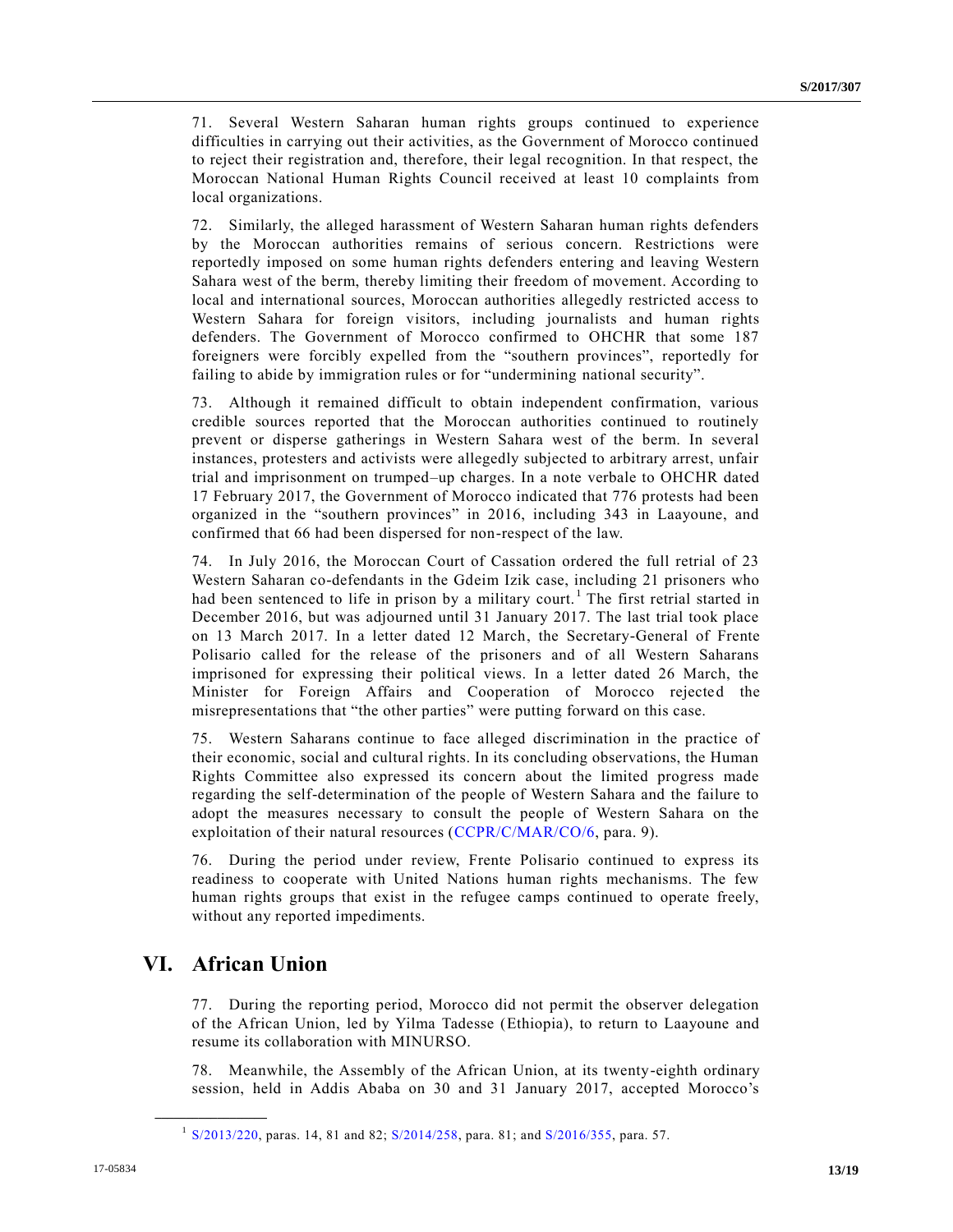application for membership as its fifty-fifth member State, following its ratification of the Constitutive Act of the African Union. The African Union expressed the hope that the membership of Morocco would facilitate the speedy resolution of the dispute over Western Sahara in a manner consistent with the purposes and principles of the Charter of the United Nations.

### **VII. Financial aspects**

79. The General Assembly, in its resolution [70/283,](http://undocs.org/A/RES/70/283) appropriated the amount of \$52.6 million for the maintenance of the Mission for the period from 1 July 2016 to 30 June 2017. My proposed budget in the amount of \$55.2 million (exclusive of budgeted voluntary contributions in kind) for the maintenance of the Mission for the period from 1 July 2017 to 30 June 2018 has been submitted to the Assembly for its consideration during the second part of its resumed seventy-first session. Should the Security Council decide to extend the mandate of MINURSO beyond 30 April 2017, the cost of maintaining the Mission would be limited to the amounts approved by the Assembly. As at 21 March 2017, unpaid assessed contributions to the Special Account for MINURSO amounted to \$39.6 million. The total outstanding assessed contributions for all peacekeeping operations as at that date amounted to \$1,124.1 million. Troop costs have been reimbursed for the period up to 31 October 2016, while the costs of contingent-owned major equipment and self-sustainment have been reimbursed for the period up to 30 September 2016, in accordance with the quarterly payment schedule.

### **VIII. Observations and recommendations**

80. The conflict over the future legal status of Western Sahara must come to an end as soon as possible to enable the region to confront security threats, economic challenges and human suffering in a coordinated and cooperative manner. The efforts of the United Nations, including those of my Personal Envoy, MINURSO and the agencies present on the ground remain highly relevant.

81. In a series of resolutions beginning in 2007, the Security Council has directed the Secretary-General to facilitate direct negotiations between the parties to reach "a mutually acceptable political solution, which will provide for the self-determination of the people of Western Sahara". Over the years, the Council has provided ample guidance that the negotiations are to occur without preconditions, in good faith, taking into account the efforts made since 2006 and subsequent developments, and working with realism and a spirit of compromise. The parties have been called upon to show political will and to work in an atmosphere favouring dialogue, to enter into a more intensive and substantive phase of negotiations and to discuss each other's proposals in preparation for a fifth round of formal negotiations. The Council has also called on the parties and neighbouring States to cooperate more fully with the United Nations and with each other to achieve progress and has invited Member States to lend appropriate assistance.

82. Despite the achievements of two successive Personal Envoys in providing the necessary facilitative framework, the parties have not taken advantage of this framework to engage in a cooperative search for a solution in accordance with the guidance of the Security Council. The fundamental difficulty is that each party has a different vision and reading of the history and documents relating to the conflict. Morocco insists that Western Sahara is already part of Morocco, that the sole basis for negotiations is its initiative for autonomy under Moroccan sovereignty and that Algeria must be a party to those negotiations. Frente Polisario insists that, since the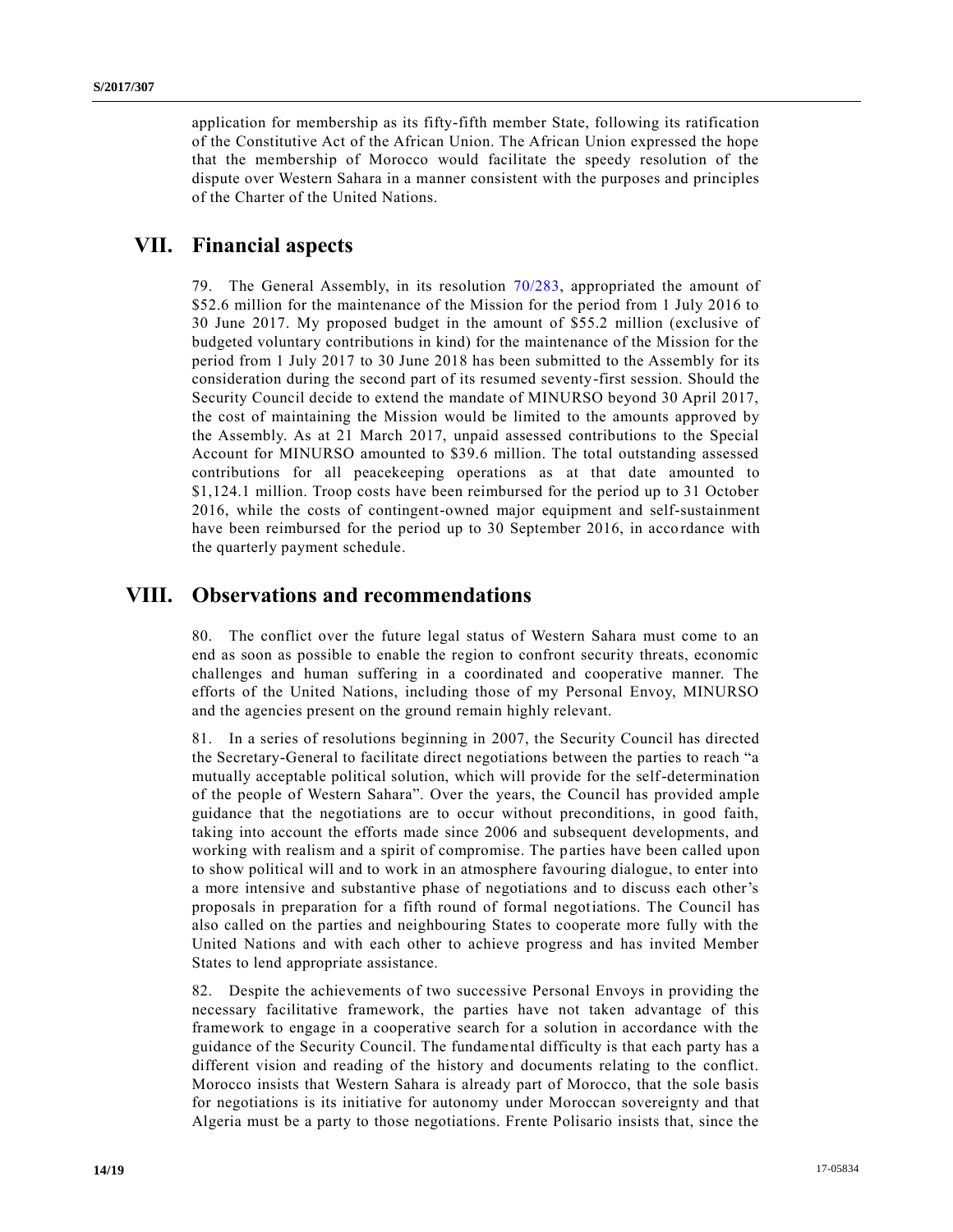General Assembly identifies Western Sahara as a Non-Self-Governing Territory, its autochthonous population must decide its future in a referendum with independence as an option, that all proposals and ideas the parties put forward should be on the table and that the only parties to the negotiation are Frente Polisario and Morocco.

83. On the basis of consultations with the parties and neighbouring States, members of the Group of Friends on Western Sahara and the Security Council, as well as other important stakeholders, I intend to propose that the negotiating process be relaunched with a new dynamic and a new spirit that reflect the Council's guidance, with the aim of reaching a mutually acceptable political solution that includes resolution of the dispute over the legal status of Western Sahara, including through agreement on the nature and form of the exercise of self-determination. For progress to be made, the negotiations must take into consideration the proposals and ideas of both parties. Algeria and Mauritania, as neighbouring countries, can and should make important contributions to this process.

84. Each party that I will be consulting has a role to play in increasing the chances of success. If the current framework of negotiations is to achieve results on the basis of the existing guidance of the Security Council, difficult decisions will be required of the parties, their supporters and the Council itself. If these decisions are not forthcoming, the appropriate conclusions will have to be drawn.

85. In exercising its mandate as outlined in paragraph 55 above, MINURSO makes an important contribution to promoting the stable and peaceful environment needed to create the necessary minimal conditions for the resumption of negotiations in the context of my efforts and those of my Personal Envoy. It also retains an important role in keeping the Secretariat and the Security Council informed of developments in and surrounding Western Sahara. These include developments relating to the ceasefire and to the political and security conditions in its area of operations that have a direct bearing on the negotiating process. I therefore recommend that the Council extend the mandate of MINURSO for a further 12 months, until 30 April 2018.

86. The Mission's reporting functions depend on its ability to perform the full range of standard peace keeping functions without hindrance, so that it may reach an independent and unbiased assessment of the situation on the ground and its potential impact on peace and stability in Western Sahara. I call on the Security Council to use its good offices to support the efforts of MINURSO in this respect.

87. While reviews were conducted to align the Mission's resources with recent developments in its operational environment, its staffing levels need to be adequate to the tasks it faces and in order to meet the expectations of the Security Council. In that regard, the decision communicated by Morocco on 4 and 5 April 2017 to allow all MINURSO staff members to return to their posts will enable a return to full functionality. I am grateful to the members of the Council for their support and their efforts to restore the Mission to full functionality. I also ask the Council to support the Mission's request to strengthen the medical unit provided by Bangladesh by adding three medical and 11 paramedical staff.

88. I welcome the positive response of Morocco to my call for both parties to withdraw from the buffer strip in Guerguerat and remain deeply concerned by the continued presence of Frente Polisario armed forces. That presence poses challenges to the raison d'être of the buffer strip, including the expectation that it would c reate a zone free from the direct presence of the parties to the conflict or direct contact between them. Recognizing that the current situation may threaten the existence of the ceasefire regime, I ask the Security Council to urge Frente Polisario also to withdraw from the buffer strip in Guerguerat fully and unconditionally. I welcome the parties' continued assurances of their intention to avoid all acts that could lead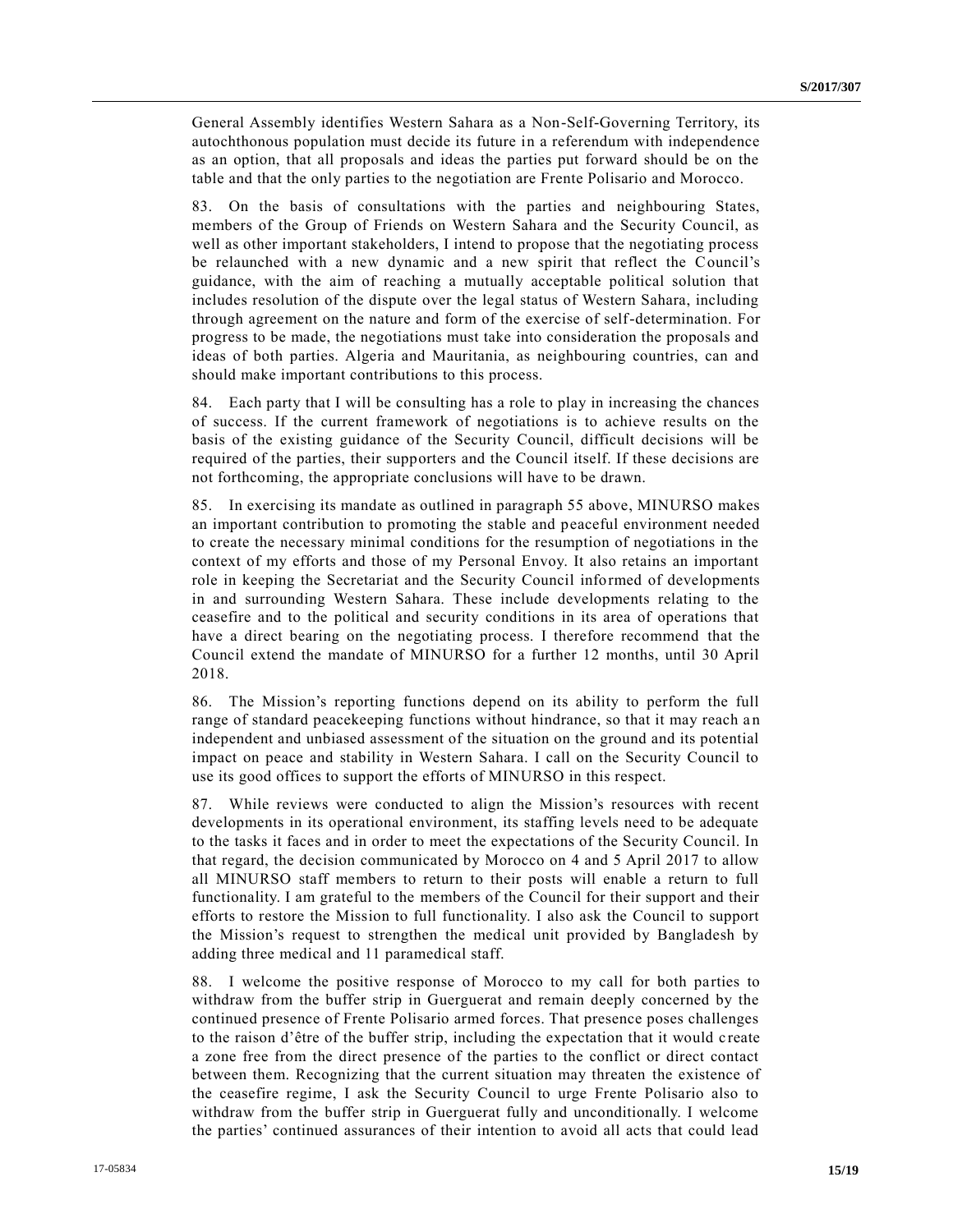to a resumption of hostilities, but note that the risk of an incident, or an accident, remains high and that the possible consequences could have a dangerous impact on security and stability throughout the region.

89. The crisis in Guerguerat raises fundamental questions regarding the ceasefire agreement and military agreement No. 1. Those agreements, which are used as the primary tool in the Mission's ceasefire monitoring activities, bind only the parties' respective military forces and contain no provisions on civilian activities. Certain activities may, however, be assessed as being contrary to the spirit of the 1991 ceasefire or as acts that might lead to a resumption of hostilities.

90. The security situation in Western Sahara, especially east of the berm, poses a tangible threat to United Nations personnel and assets. Under these circumstances, I urge the Security Council to support the Mission's efforts to secure the means required to protect its staff, military observers and facilities in Western Sahara. Increased threats to ground movements and the need to monitor the situation in Guerguerat have considerably increased the Mission's aviation resource needs, leading to the request for an additional helicopter. The Mission must review how it can fulfil its mandate in a safe, secure and effective manner. Static security measures at team sites also urgently need upgrading.

91. I note with great concern the chronic lack of funding for the refugee programme and the deteriorating humanitarian situation, which is especially precarious as needs are increasing while funding is diminishing. Overall, barely half of the humanitarian requirements provided by the relevant agencies were funded in 2016. The amount required to cover humanitarian needs is expected to increase to approximately \$75 million in 2017. I therefore call on the international community to increase funding to this vital humanitarian programme and appeal to new donors to support life-saving assistance.

92. I urge the parties to respect and promote human rights, for example, by addressing gaps and enhancing cooperation with OHCHR and other United Nations human rights mechanisms, including by further facilitating OHCHR follow-up visits. Independent, impartial, comprehensive and sustained monitoring of the human rights situation in Western Sahara and in the refugee camps is required in order to ensure the protection of all Western Saharans.

93. In conclusion, I wish to extend my sincere thanks to my Personal Envoy for Western Sahara, Christopher Ross, for his engagement with the parties and neighbouring States. Similarly, I am very grateful to my Special Representative for Western Sahara and Head of MINURSO, Kim Bolduc, and Major General Wang Xiaojun, as well as his predecessor, Major General Muhammad Tayyab Azam, for their dedicated leadership of MINURSO. These committed international officials have my appreciation for the work they have been carrying out in the most difficult of circumstances.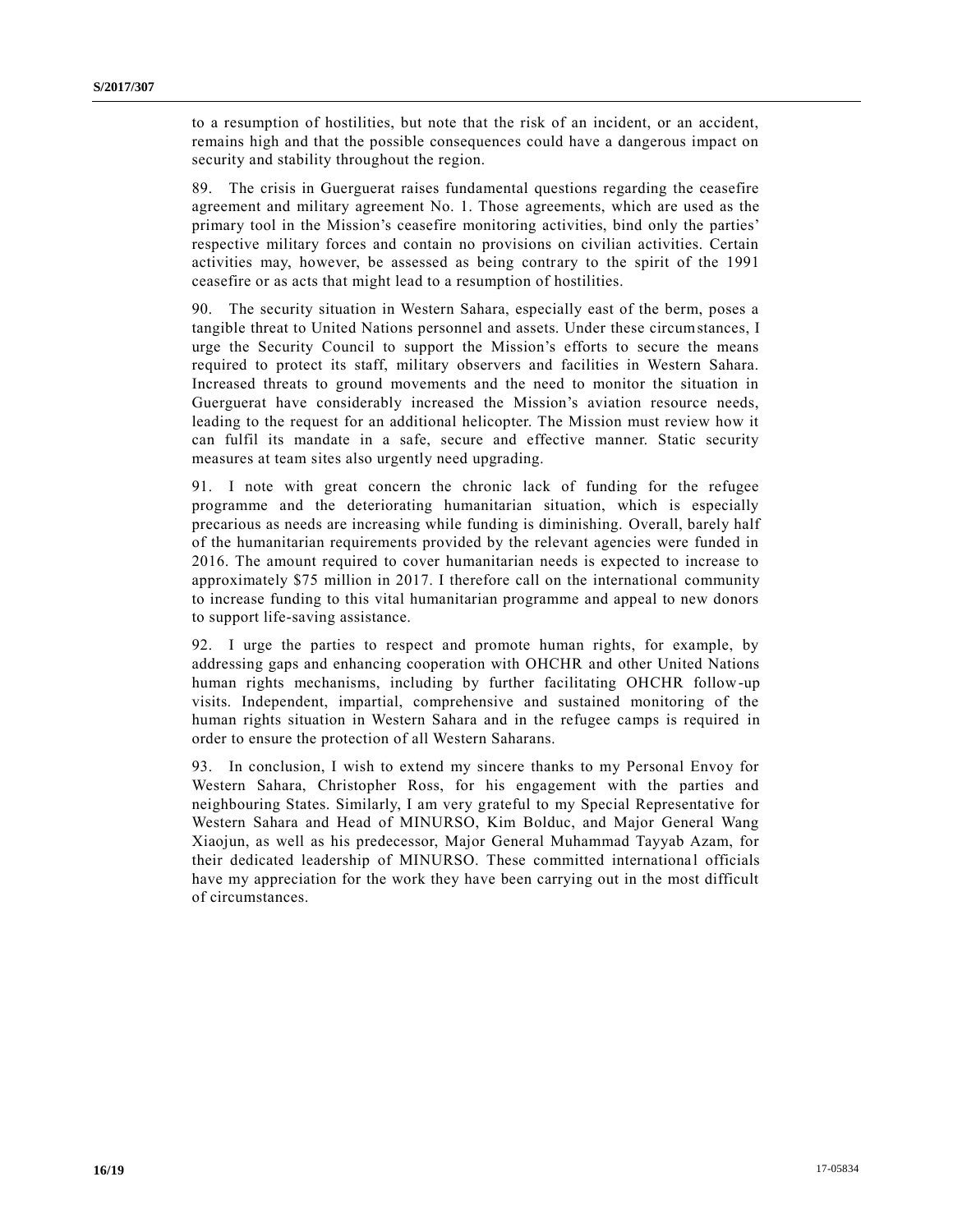## **Annex**

# **United Nations Mission for the Referendum in Western Sahara**

| Country            | Military observers <sup>a</sup> | $\mathit{Troops}^a$ | Civilian police $^b$ | <b>Total</b>            |
|--------------------|---------------------------------|---------------------|----------------------|-------------------------|
| Argentina          | $\mathfrak{Z}$                  |                     |                      | 3                       |
| Austria            | 5                               |                     |                      | 5                       |
| Bangladesh         | $\,8\,$                         | 20                  |                      | 28                      |
| <b>Brazil</b>      | $8\,$                           |                     |                      | 8                       |
| Bhutan             | $\sqrt{2}$                      |                     |                      | $\mathbf{2}$            |
| China              | 12                              |                     |                      | 12                      |
| Croatia            | $\boldsymbol{7}$                |                     |                      | $\boldsymbol{7}$        |
| Djibouti           | $\mathbf{1}$                    |                     |                      | $\mathbf{1}$            |
| Egypt              | $21\,$                          |                     |                      | 21                      |
| El Salvador        | $\mathfrak{Z}$                  |                     |                      | $\mathbf{3}$            |
| Finland            |                                 |                     | $\mathbf{1}$         | 1                       |
| France             | $\overline{c}$                  |                     |                      | $\mathbf{2}$            |
| Germany            | $\mathfrak{Z}$                  | -                   |                      | $\mathbf{3}$            |
| Ghana              | $\,$ 8 $\,$                     | $\boldsymbol{7}$    |                      | 15                      |
| Guinea             | $\sqrt{5}$                      |                     |                      | $\overline{\mathbf{5}}$ |
| Honduras           | $12\,$                          |                     |                      | 12                      |
| Hungary            | $\boldsymbol{7}$                |                     |                      | $\overline{7}$          |
| India              | $\mathfrak{Z}$                  |                     |                      | 3                       |
| Indonesia          | 5                               |                     |                      | 5                       |
| Ireland            | 3                               |                     |                      | 3                       |
| Kazakhstan         | $\overline{4}$                  |                     |                      | 4                       |
| Malawi             | $\mathfrak{Z}$                  |                     |                      | 3                       |
| Malaysia           | $10\,$                          |                     |                      | 10                      |
| Mexico             | $\overline{4}$                  |                     |                      | $\overline{\mathbf{4}}$ |
| Mongolia           | 4                               |                     |                      | 4                       |
| Montenegro         | $\overline{c}$                  |                     |                      | $\boldsymbol{2}$        |
| Nepal              | 6                               |                     |                      | 6                       |
| Nigeria            | $\boldsymbol{7}$                |                     |                      | 7                       |
| Pakistan           | 14                              |                     |                      | 14                      |
| Poland             | $\mathbf{1}$                    |                     |                      | $\mathbf{1}$            |
| Portugal           |                                 |                     | $\,1$                | $\mathbf 1$             |
| Republic of Korea  | $\overline{4}$                  |                     |                      | $\overline{\mathbf{4}}$ |
| Russian Federation | 16                              |                     |                      | 16                      |
| Sri Lanka          | $\mathfrak{Z}$                  |                     |                      | $\mathbf{3}$            |
| Switzerland        | $\overline{c}$                  |                     |                      | $\boldsymbol{2}$        |

## **Contributions as at 22 March 2017**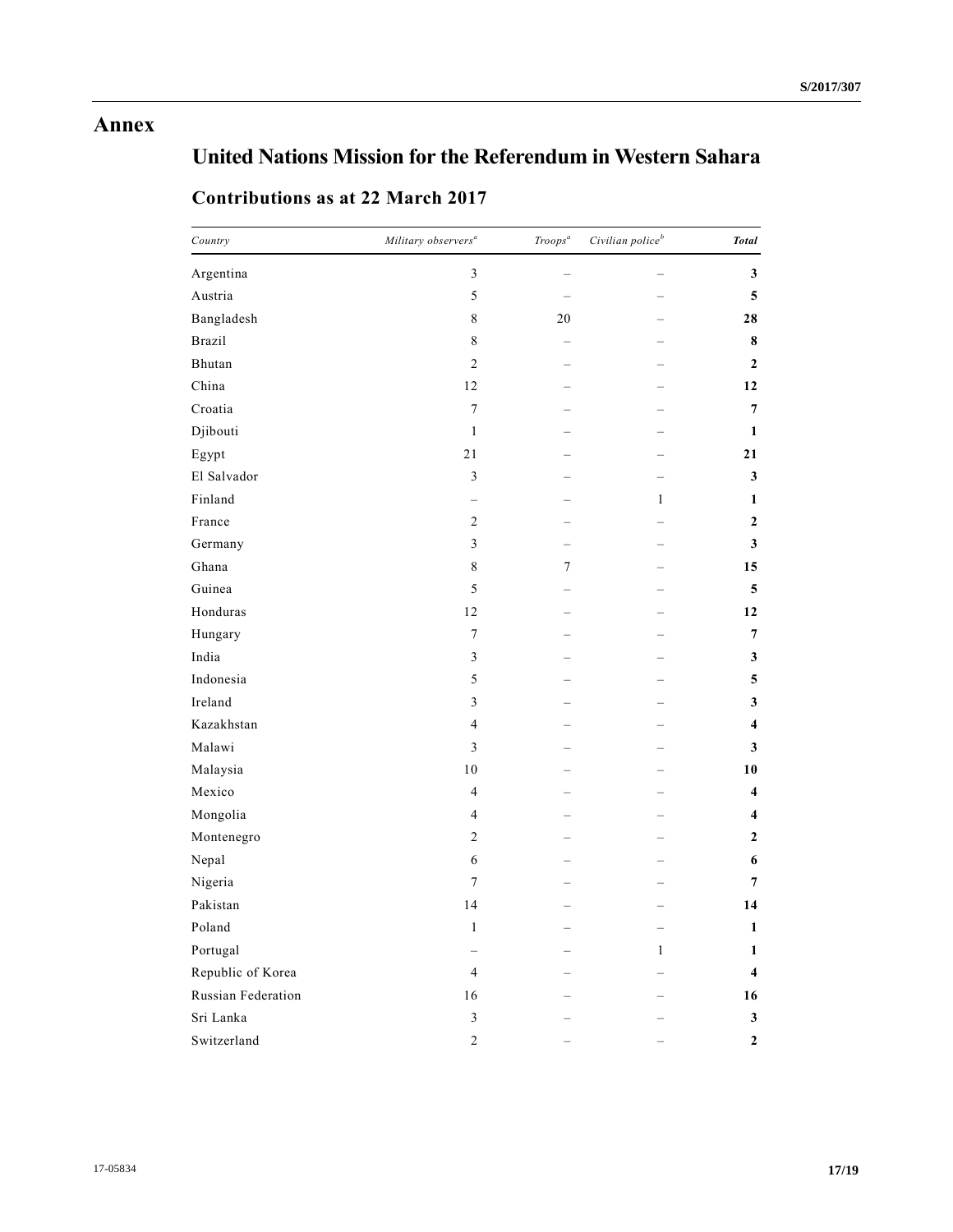| Country      | Military observers <sup>a</sup> | $Troops^a$ | Civilian police <sup>b</sup> | <b>Total</b>     |
|--------------|---------------------------------|------------|------------------------------|------------------|
| Togo         |                                 |            |                              |                  |
| Yemen        |                                 | –          |                              | 8                |
| <b>Total</b> | 207                             | 27         |                              | 236 <sup>c</sup> |

*<sup>a</sup>* Authorized strength is 246, including the Force Commander.

*<sup>b</sup>* Authorized strength is 12.

*<sup>c</sup>* Actual strength on the ground, for military and civilian police, including the Force Commander.